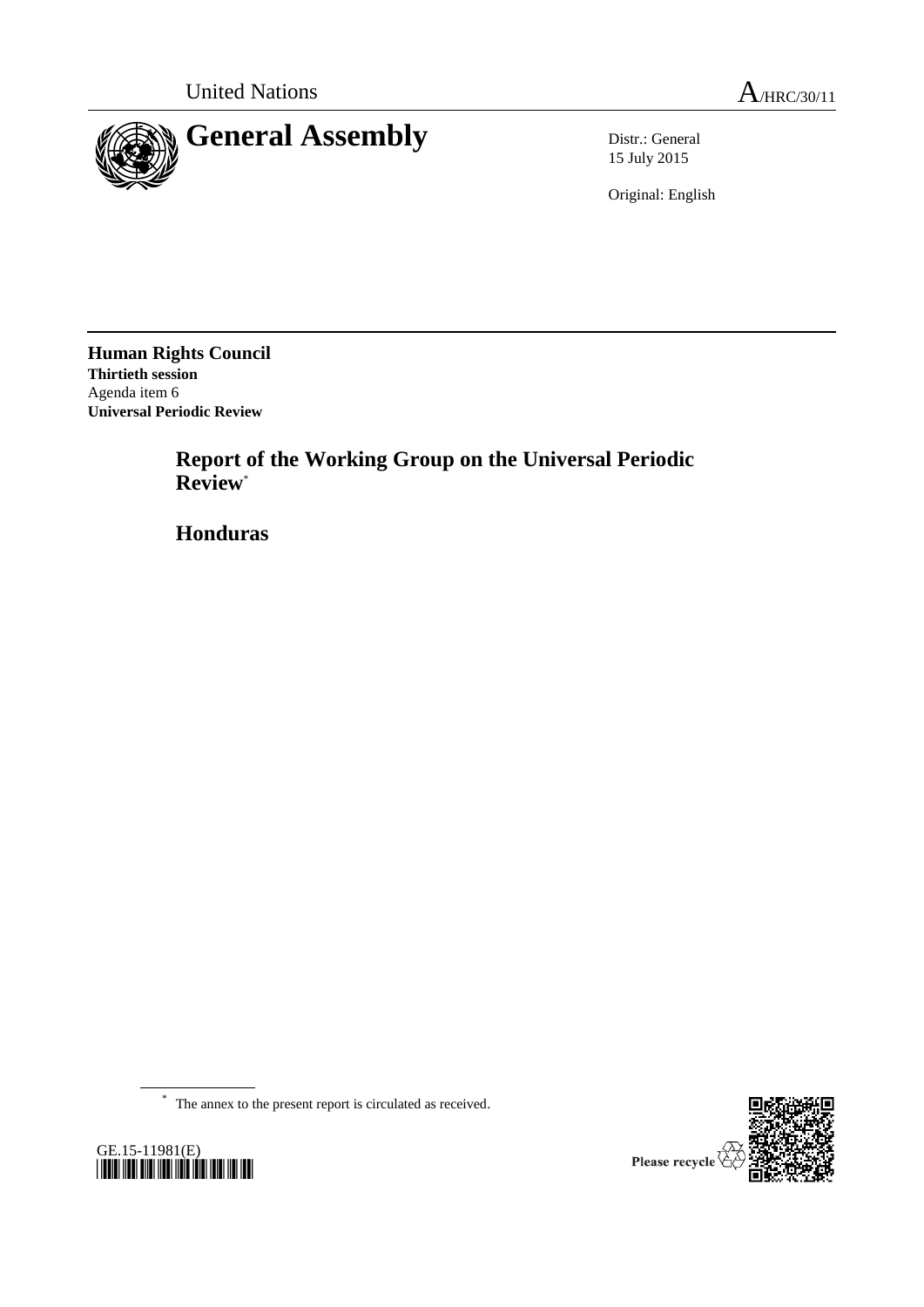# Contents

|       |    |    |  | Page |
|-------|----|----|--|------|
|       |    |    |  | 3    |
|       |    |    |  | 3    |
|       |    | A. |  | 3    |
|       |    | B. |  | 8    |
|       | П. |    |  | 14   |
| Annex |    |    |  |      |
|       |    |    |  | 26   |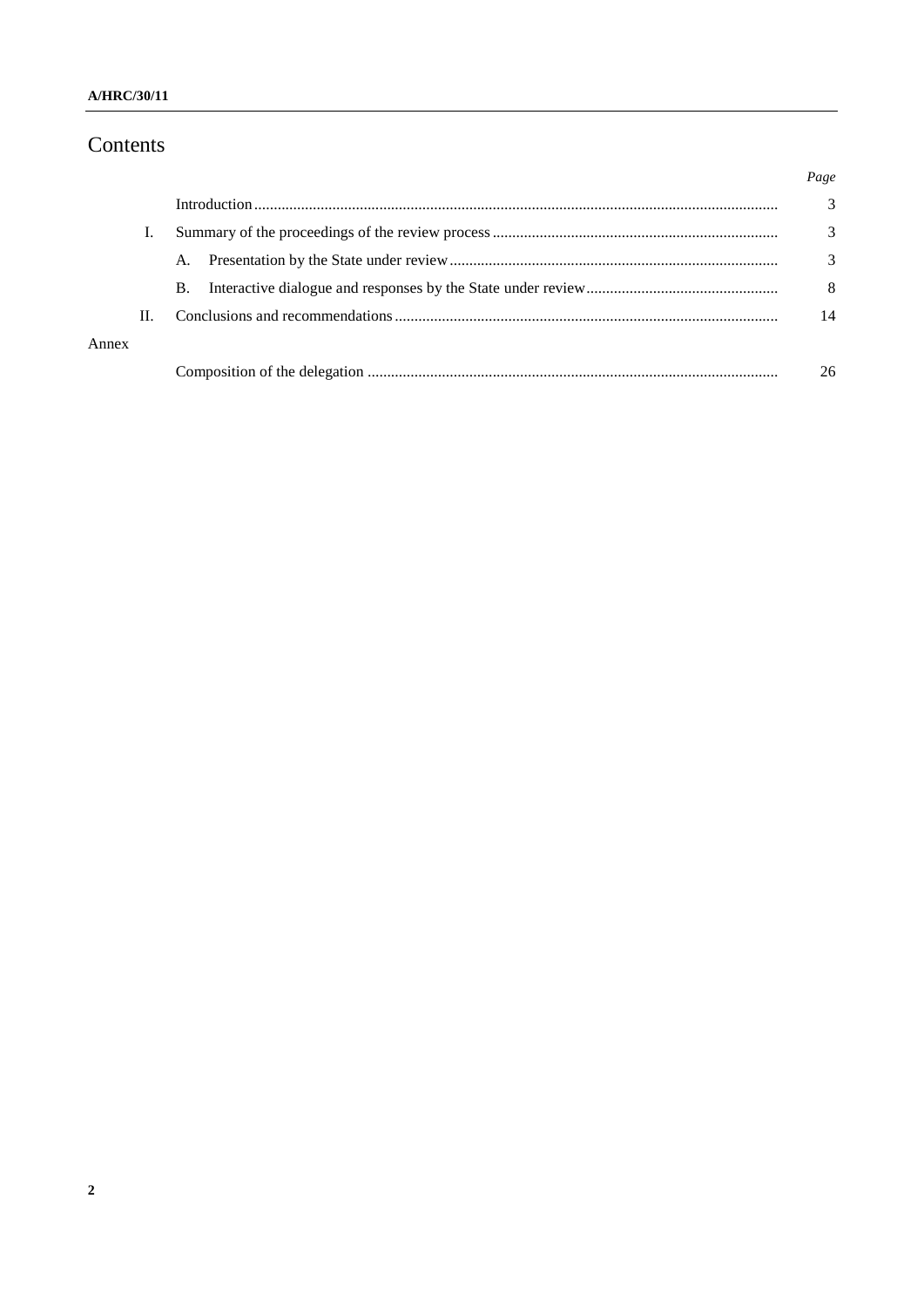## **Introduction**

1. The Working Group on the Universal Periodic Review, established in accordance with Human Rights Council resolution 5/1, held its twenty-second session from 4 to 15 May 2015. The review of Honduras was held at the 9th meeting, on 8 May 2015. The delegation of Honduras was headed by Secretary of State, General Coordinator of Government, José Ramón Hernández Alcerro. At its 14th meeting, held on 12 May 2015, the Working Group adopted the report on Honduras.

2. On 13 January 2015, the Human Rights Council selected the following group of rapporteurs (troika) to facilitate the review of Honduras: Namibia, Paraguay and the Republic of Korea.

3. In accordance with paragraph 15 of the annex to Human Rights Council resolution 5/1 and paragraph 5 of the annex to Council resolution 16/21, the following documents were issued for the review of Honduras:

(a) A national report (A/HRC/WG.6/22/HND/1);

(b) A compilation prepared by the Office of the United Nations High Commissioner for Human Rights (OHCHR) (A/HRC/WG.6/22/HND/2);

(c) A summary prepared by OHCHR (A/HRC/WG.6/22/HND/3).

4. A list of questions prepared in advance by Belgium, the Czech Republic, Germany, Liechtenstein, Mexico, the Netherlands, Norway, Slovenia, Spain, Sweden, Switzerland, the United Kingdom of Great Britain and Northern Ireland and the United States of America, was transmitted to Honduras through the troika. These questions are available on the extranet of the Working Group. Additional questions raised during the dialogue by Montenegro, India and France are summarized in section I.B below.

### **I. Summary of the proceedings of the review process**

#### **A. Presentation by the State under review**

5. The head of the delegation noted that Honduras had submitted its first report to the universal periodic review in 2010. Since then, Honduras had been implementing the recommendations it had received. As a demonstration of its commitment to human rights, in 2013, Honduras had submitted a voluntary mid-term progress report.

6. With the assistance of OHCHR, Honduras had also led an extensive consultation process for the development of a public policy and the adoption of the National Action Plan on Human Rights 2013–2022.

7. Honduras noted that the national report for its second universal periodic review had been drafted following broad discussions at national level, including with civil society.

8. In the past five years, Honduras had held two general elections with the participation of new political movements from a broad ideological spectrum. Honduras now participated fully in all international forums and had diplomatic relations with more than a hundred countries. Commercial and financial exchanges and services had also allowed Honduras to have positive economic growth. Progress on citizen security and social protection programmes were very important for Honduras.

9. Honduras had implemented 106 recommendations of a total of 129 recommendations received in 2010. Another 20 were in the process of being completed and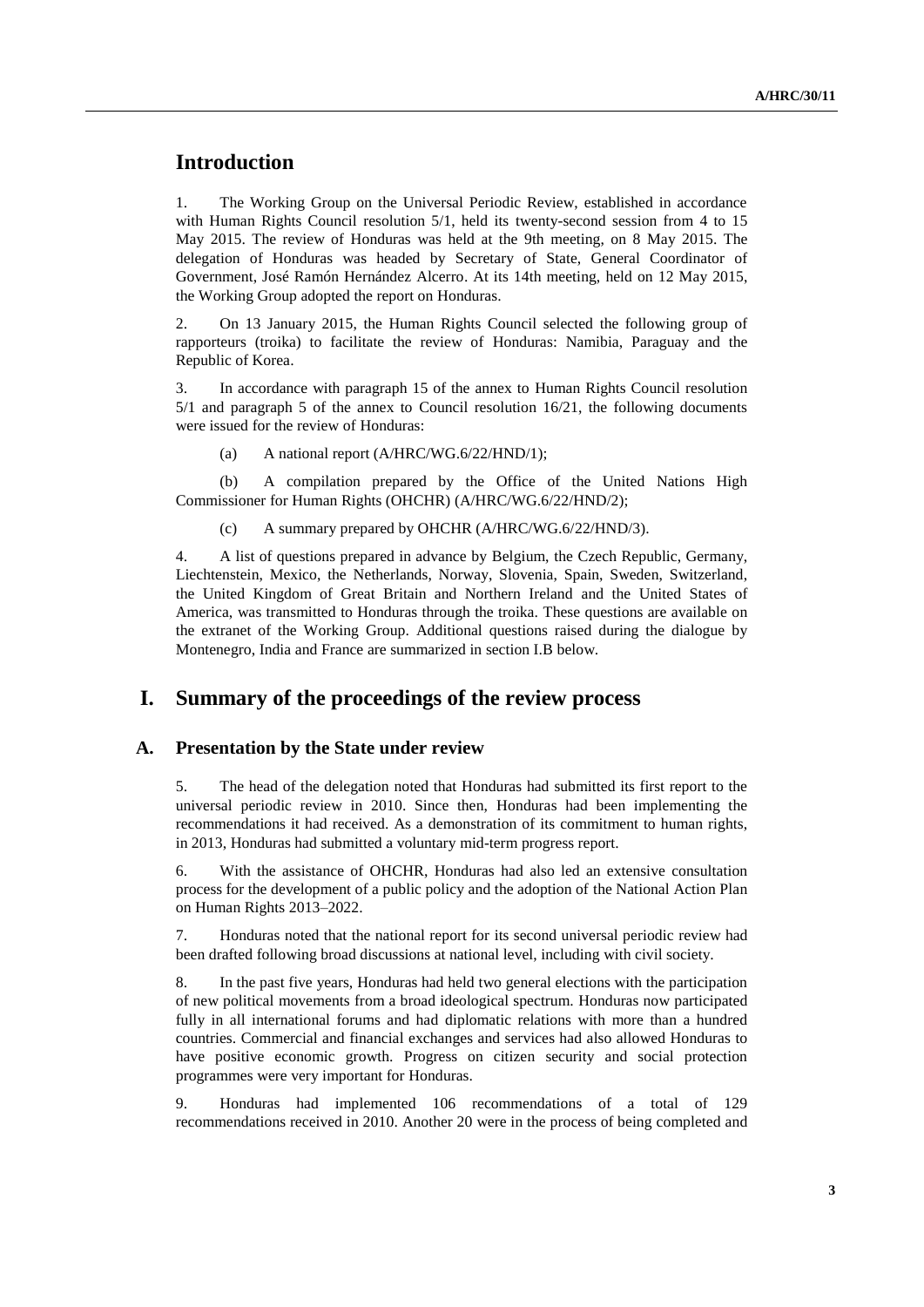only three recommendations had so far not been implemented. Those achievements were the result of a series of efforts highlighted during the presentation and in the second national report, and showed the commitment of Honduras to human rights.

10. Honduras recognized that the universal periodic review offered an invaluable space for dialogue with civil society and the international community. The composition of the delegation attending the universal periodic review reflected the work of all institutions in the field of human rights.

11. Reference was made to progress in the development of a policy and institutional framework, as well as cooperation with human rights mechanisms.

12. Reference was also made to the amendments introduced to, among others, domestic legislation to define the crimes of disappearance of persons, torture, discrimination and incitement to hatred, in accordance with international norms.

13. The National Human Rights Commissioner had been appointed through a competitive public process. The Executive Branch had created the Secretariat for Human Rights and the Truth and Reconciliation Commission. The National Action Plan on Human Rights had been adopted.

14. Honduras had made a concerted effort to submit reports due to the treaty bodies. In the framework of the open invitation to special procedures, visits had been made by five special rapporteurs and working groups and the subsequent recommendations had been taken into account in the National Action Plan on Human Rights. Honduras had also complied with judgements of the Inter-American Court of Human Rights.

15. Since the first cycle, the National Congress had ratified six core international human rights instruments and withdrawn reservations about the status of refugees.

16. The delegation noted that Honduras had been the victim of the aggression of organized crime and had taken forceful measures to combat it. Honduras was no longer the main bridge for the traffic of drugs between South and North America or the most violent country in the world. Honduras had managed to make significant progress in protecting the right to life. The national police had been subjected to a process of profound reform. Honduras had also reinforced the public security system by approving a legal and institutional framework that had enabled a reduction in killings and violence in general, although there was still much to do.

17. The national policy for the prevention of violence against children and young persons of Honduras had also been adopted.

18. Between 2014 and 2015, no murder or violent death linked to social conflicts had been committed.

19. Regarding the protection of persons at risk, Honduras had complied with measures recommended by the Inter-American Commission on Human Rights and precautionary provisional measures issued by the Inter-American Court. The National Congress had approved the law on the protection of human rights defenders, journalists, social communicators and justice officials, which was being regulated in a participatory and inclusive manner. The law provided for a series of preventive measures and emergency protection according to the type of risk faced by a person, and the creation of a protection system within the Secretariat for Human Rights.

20. Measures against trafficking in persons, contained in the recently passed law, had also been introduced.

21. The creation and integration of the National Committee for the Prevention of Torture and Cruel, Inhuman or Degrading Treatment was noteworthy. The Committee had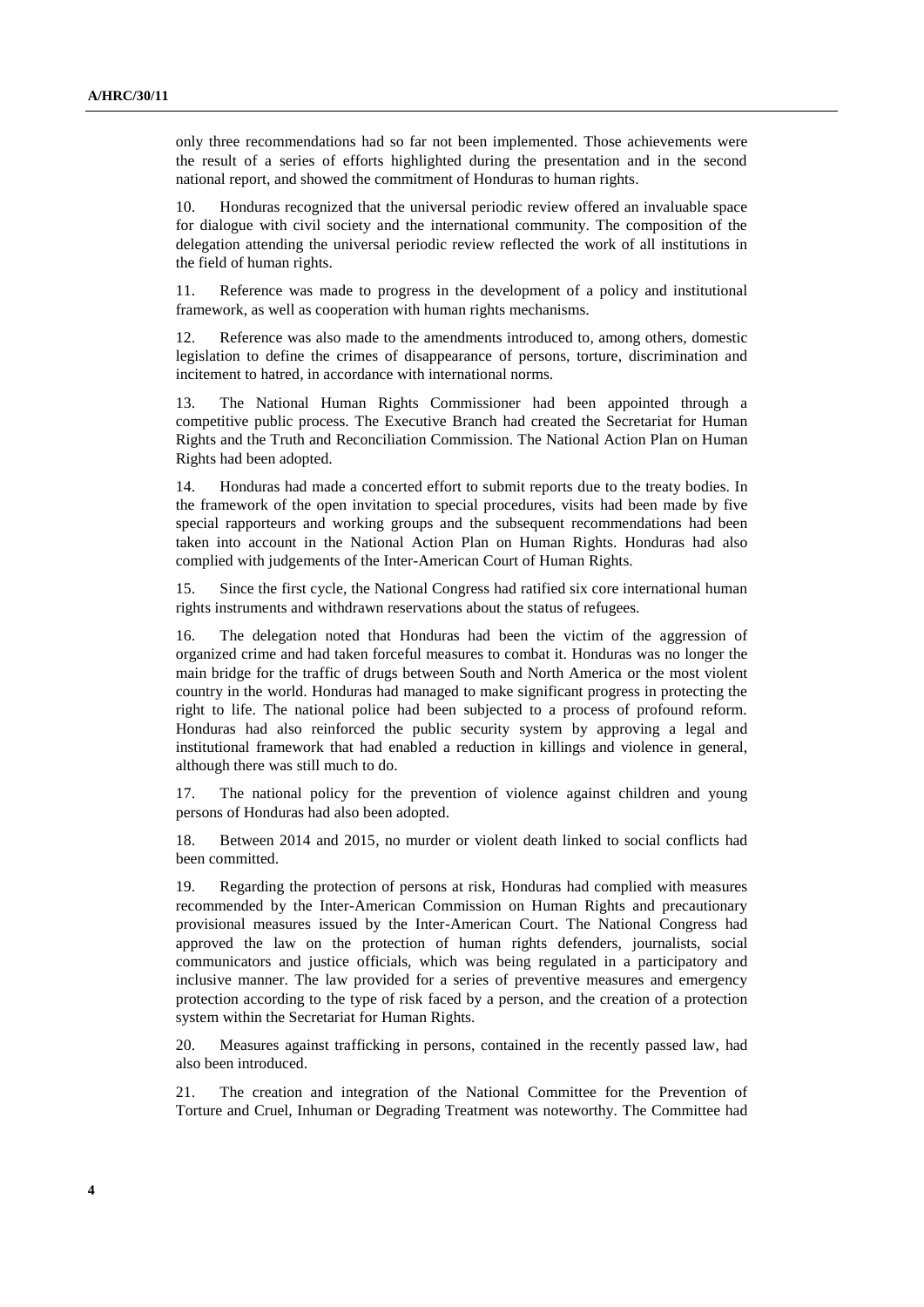established itself as a national, independent institution with administrative, technical and budgetary autonomy.

22. Regarding democracy and participation, the National Congress had amended the Constitution to allow bills to be introduced by plebiscite, referendum and citizen's initiative. A constitutional amendment had also been made to include the guarantee of *habeas data* as a mechanism of protection of private data and the rights to honour, privacy and personal image.

23. Impeachment and the right to freedom of association were also guaranteed as part of the constitutional reform.

24. In relation to the rights of indigenous peoples, Honduras promoted access to land. The Secretariat for Energy, Natural Resources and the Environment was currently working with the Confederation of Autochthonous Peoples of Honduras in drafting a bill on prior and informed consultation of indigenous peoples.

25. The National Commission against Racial Discrimination, Xenophobia and Related Forms of Intolerance had also been reactivated.

26. With regard to sexual diversity, Honduras had prioritized the implementation of actions in the National Action Plan on Human Rights in favour of that group. Actions included legal reforms, awareness-raising and training.

27. In the areas of economic, social and cultural rights, as well as efforts to combat poverty, the Constitution had been amended to include the right to water and sanitation. Among others, Honduras launched a plan for the prevention of pregnancy in adolescents, strengthened public education and adopted legislation to address the impact of climate change.

28. Honduras had created the Directorate on Children, Adolescent and Family Issues, which had an agreement with local governments to launch the national system of protection of children for local- and national-level actions. It was also in the process of ratifying the Convention on Protection of Children and Cooperation in respect of Intercountry Adoption.

29. The special criminal justice programme, favouring alternative measures, had been created by the Directorate. The Directorate also monitored all social reintegration programmes. Special criminal justice programmes had been introduced by Honduras as part of the Partnership Plan for Prosperity.

30. The protection of children against abuse was a principle incorporated in the Constitution. The National Congress had approved a comprehensive reform of the Children and Adolescents Code and the Family Code, taking into account the recommendations of the Committee on the Rights of the Child.

31. The delegation referred to the request made to the United Nations High Commissioner for Human Rights to open an OHCHR country office in Honduras. Honduras believed that the office would contribute to strengthening the national system for the protection of human rights. It would open up spaces for dialogue, and monitor and report objectively on the human rights situation in the country. The High Commissioner would also provide technical assistance to institutions in Honduras.

32. The President of the Supreme Court of Justice reported that the National Congress had created the Council of the Judiciary and Judicial Staff, which eliminated the possibility of discretionary or political appointments. To ensure the right of citizens to demand accountability for the conduct of judicial officials, all decisions of the Council can be reviewed before ordinary and constitutional courts.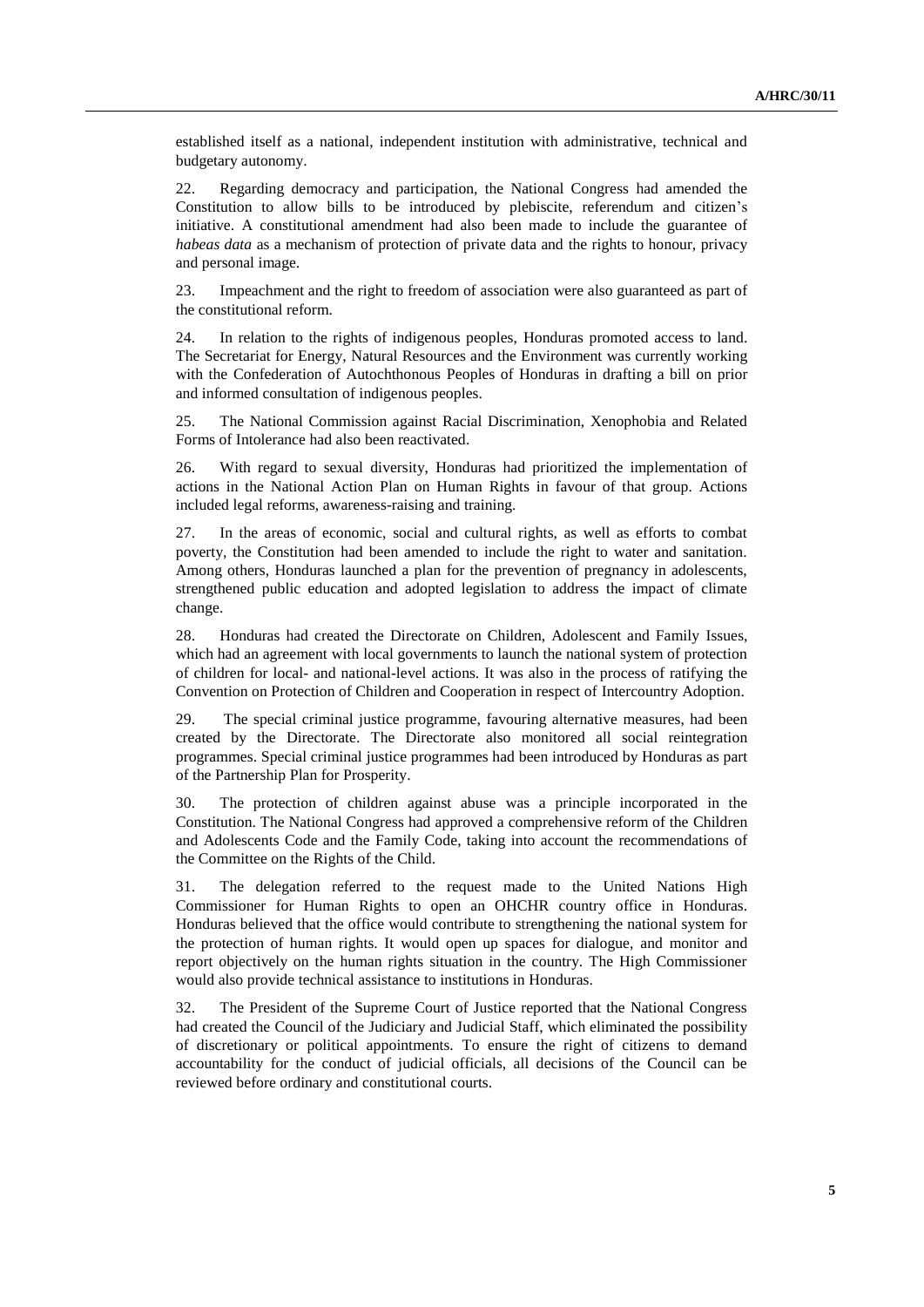33. Honduras had created national judges who dealt with organized crime cases, to protect judges from external influence. It was also part of an Organization of American States judicial programme which aimed at strengthening access to justice. Through the Centre for the Support and Protection of Women's Rights, the judiciary had also put into practice, with the participation of civil society, coordinated actions to assist women victims of violence. The Public Defender had also assigned human resources to assist women, including through awareness-raising for the empowerment of women deprived of their liberty.

34. The President of the Supreme Court of Justice referred to the case of the judges separated from their posts in 2009, coinciding with the institutional crisis in Honduras that same year. He reiterated that the decision by the Supreme Court of Justice had been based on the verification of the Commission's various violations of the disciplinary provisions to which such former officials were subject. At the time, the former officials had had access to legal recourses, which had not yet been exhausted.

35. The President of the Legislative Commission on Human Rights noted that the National Congress of Honduras had legislative functions, and oversight functions of the work of public authorities. It played an essential role in the promotion and protection of human rights. The Congress had created spaces for dialogue and consultations with civil society, non-governmental organizations and other interested groups, which had generated a considerable number of legislative proposals.

36. Close cooperation was maintained with United Nations entities and the international community in general. The Congress was working on a priority basis on issues related to the fulfilment of the rights of children, education, security, development, lesbian, gay, bisexual, transgender and intersex groups, indigenous communities and Afro-descendants, the environment and gender. It had identified as a challenge the construction of a legislative agenda agreed with the relevant institutions and civil society.

37. The Congress had the responsibility of ensuring that institutions with a responsibility to protect and promote human rights, such as the Supreme Court of Justice, the Public Prosecutor's Office and the National Human Rights Commissioner, had the necessary resources to implement their respective mandates. The Congress also played a role in the selection of persons for those positions, received their annual reports and had the responsibility of publicly assessing their performance.

38. The Secretary of State for Human Rights, Justice, Governance and Decentralization reported that, in 2012, the Law on the National Prison System had been adopted. It created the National Penitentiary Institute, assigned resources for the construction of four new prisons to reduce prison overcrowding and contributed to the governance of 29 centres of deprivation of liberty. A new corps of correctional officers had also been created.

39. The Secretariat for Human Rights, together with the National Penitentiary Institute and with the advice of the Human Rights Adviser of OHCHR, had been coordinating the development of the first national policy on the penitentiary, which was expected to be completed soon. The General Regulation of the Law on the National Penitentiary System had been approved and the National Penitentiary Academy was being designed. The provision of food and access to hydro-sanitary and electric systems in detention centres had also been improved.

40. In 2014, the National Institute for Migration for the implementation of the law on migration and the immigration policy had been created. One of the main achievements had been the introduction of the immigration control biometric system and the establishment of a mechanism for combating trafficking.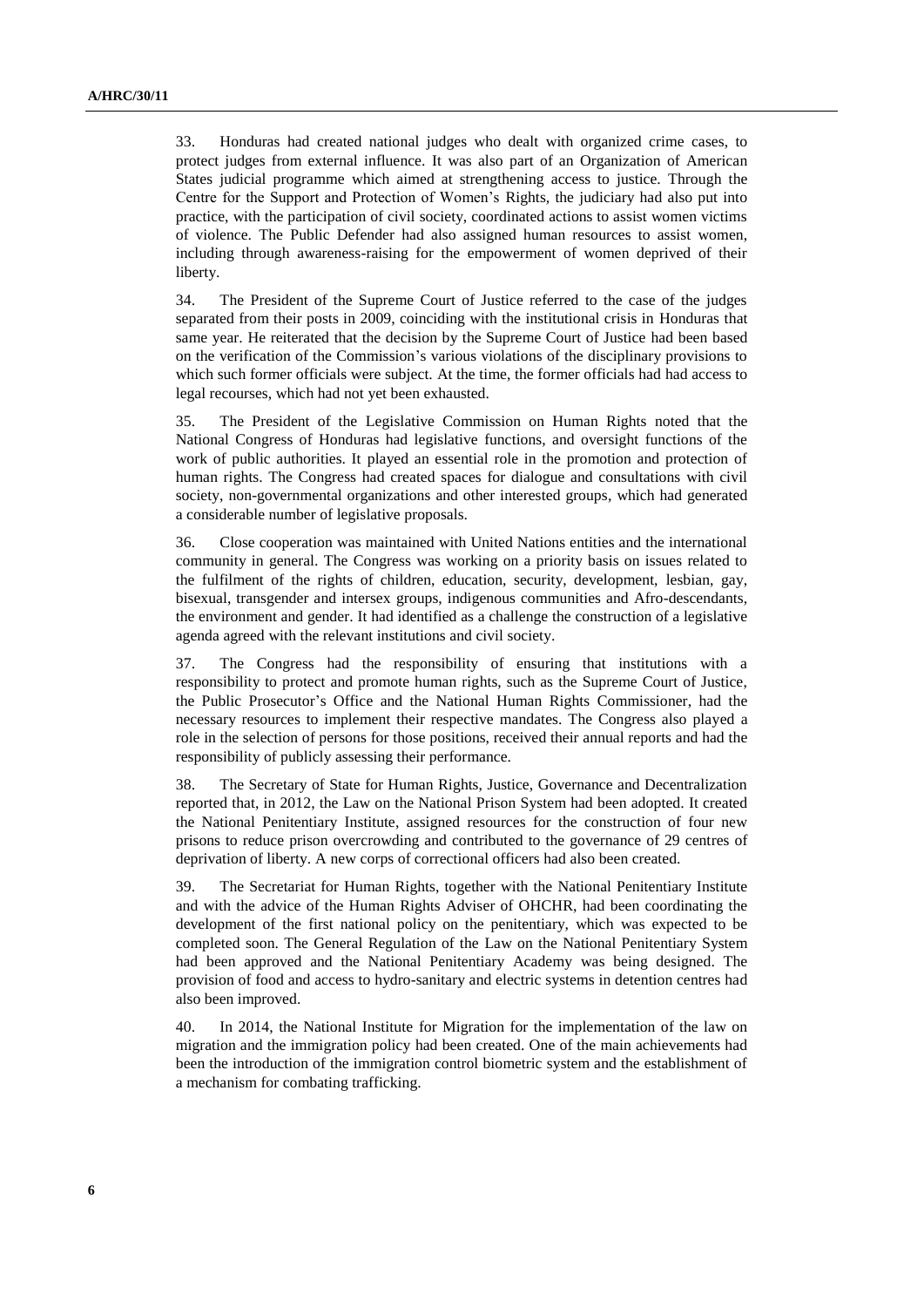41. Honduras had also tackled the emerging migration of unaccompanied minors. Through institutional and intersectoral coordination under the leadership of the First Lady of Honduras, the Special Commission for Migrant Children offered comprehensive services of reception, health assessment, counselling support, training for work, school reintegration, emergency food aid and economic aid so that children and family units could return to their places of origin. Those actions have resulted in a substantial reduction of unaccompanied children.

42. The Minister of the National Institute for Women noted that Honduras was determined to make structural changes in favour of women's equality. The elaboration of the Second Gender Equality and Equity Plan had been led by the National Institute for Women through a national consultation process. The Institute was currently implementing an advocacy strategy and strengthening institutional mechanisms.

43. Honduras had established Gender Units in the Judicial Branch, Secretaries for Health and Safety, and Gender Commissions in different municipalities. Processes were also coordinated in Municipal Offices for Women.

44. Honduras had incorporated femicide in legislation and imposed penalties on the perpetrators of that crime. The Law against Trafficking of Persons and the National Plan against Violence towards Women had also been adopted.

45. Honduras had launched a public-awareness campaign to eradicate the practices of sexual harassment at work, covering public offices and the private sector.

46. The Protocol for Comprehensive Assistance to Women Victims of Violence and a technical guide for use by health officials and justice operators had been developed. Shelters in Tegucigalpa and San Pedro Sula had also been established.

47. Honduras had adopted the Law on Equality of Wages between Women and Men. There was a dialogue with the feminist movement, which allowed the State to ensure better social impact and to promote a better quality of life for women in Honduras.

48. The Undersecretary of Labour and Social Security referred to the Second National Plan of Action for the Prevention and Eradication of Child Labour, which envisaged the creation of national structures, the ratification of international norms, the harmonization of national legislation and strengthening of national capacities and knowledge. A road map to make Honduras a country free from child labour and its worst forms had been adopted. An agreement had recently been signed with the United States of America to implement a programme called "Bright futures" with an investment of US\$ 7.5 million in four years.

49. The Ministry of Labour and Social Security had the responsibility of ensuring that the employment conditions were decent. Efforts were being made for the professionalization of the General Directorate of Inspection through various regulatory proposals, such as the Law on Inspection and an International Labour Organization (ILO) audit process.

50. A tripartite commission had also been created to follow up on the compliance of the action plan on the Free Trade Agreement with the United States.

51. Honduras had also signed an agreement for the promotion of investment, protection of employment, health and access to housing for workers of the Honduran *maquila* textiles sector.

52. A social protection system framework law had been approved. Thanks to the promotion of investment of the private sector and reactivation of the agricultural and housing sectors, and various government placement programmes, new job opportunities had been generated. Efforts were also under way, together with the National Congress, to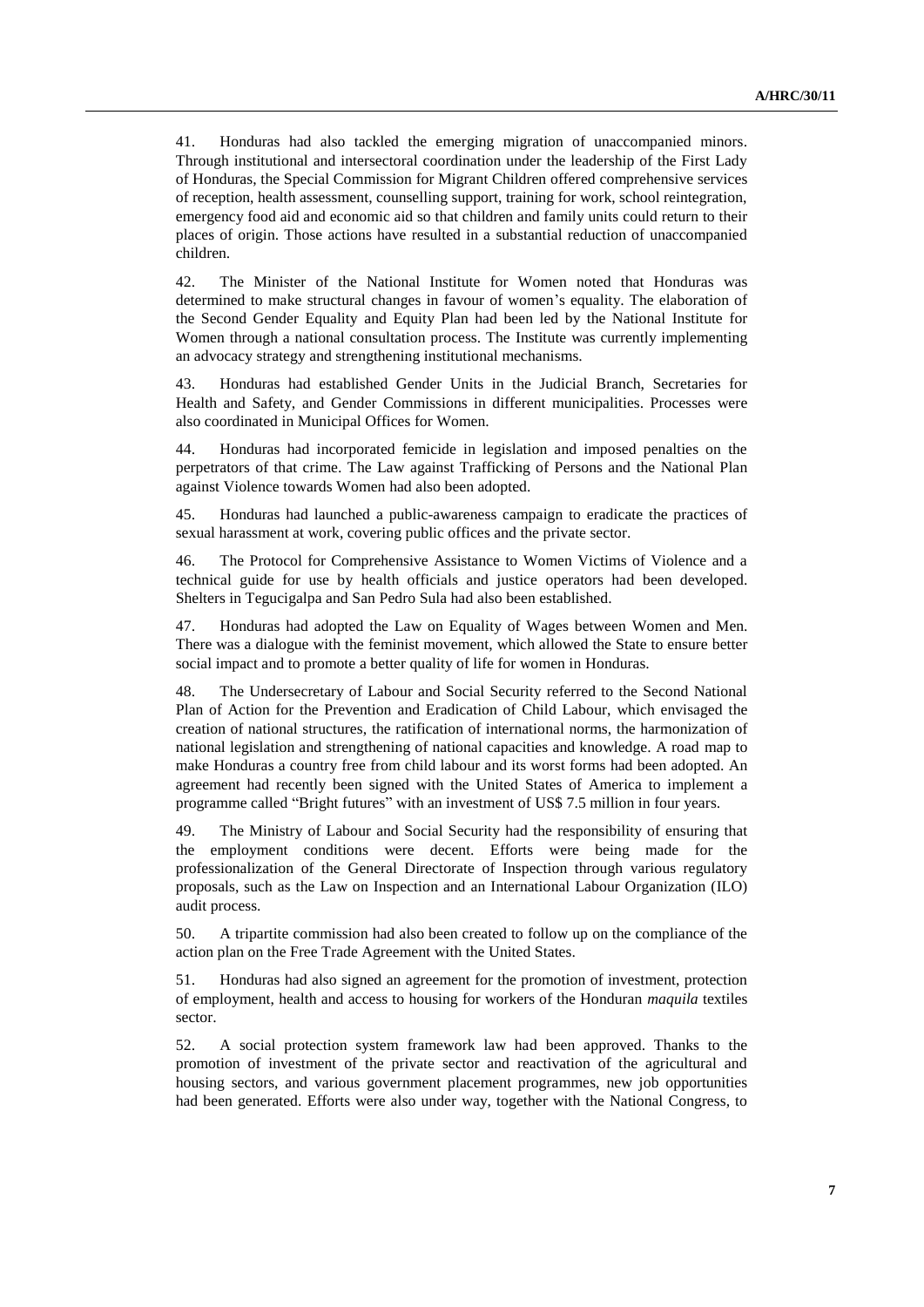improve the employability of young people. One goal was for the generation of 200,000 job opportunities.

53. The Undersecretary of State in the Offices of Development and Social Inclusion referred to the policy of social protection and the Better Life programme targeting people in condition of poverty and extreme poverty, with components of healthy housing, such as water filters, latrines, ecological ovens, construction of cement floors, storage of water, roofs and solidarity bags with food, which had benefited more than 100,000 families.

54. Other programmes included ones for productive micro-enterprises and family farming, the Presidential Better Life Bonus programme and the School Lunch programme.

55. Honduras was currently holding consultations for the elaboration of a policy against racism and racial discrimination to ensure the social and political participation of indigenous peoples and Afro-descendants and the exercise of intercultural citizenship, as well as the right to bilingual intercultural education, right to health, land and natural resources.

56. A public policy and strategic plan to guarantee the human rights of persons with disabilities had been adopted. Honduras had also subscribed to the Program of Action for the Decade of the Americas for the Rights and Dignity of Persons with Disabilities.

57. The Undersecretary of Human Rights and Justice noted that, after the first universal periodic review, Honduras had led a broad process of consultation to design and adopt the National Action Plan on Human Rights 2013–2022, which incorporated and transformed into strategic action over 1,200 recommendations, including from civil society, the human rights treaty bodies and the Truth and Reconciliation Commission.

58. The first phase of the Human Rights Observatory, to measure progress on human rights issues and to facilitate reporting to treaty bodies and society in general, was also under way. Honduras was currently designing an integrated monitoring and evaluation system to assess the impact of the National Action Plan on Human Rights.

59. Honduras was committed to continuing the citizen's dialogue and participation. It would share the outcome of the second review and promote the implementation of subsequent recommendations.

#### **B. Interactive dialogue and responses by the State under review**

60. During the interactive dialogue, 60 delegations made statements. Recommendations made during the dialogue can be found in section II of the present report. All written statements of the delegations, to be checked against delivery on the United Nations Webcast archives,<sup>1</sup> are posted on the extranet of the Human Rights Council when available.

61. Guatemala commended the creation of the Secretariat for Human Rights and the adoption of the National Action Plan on Human Rights. It shared the concern of the Committee on the Elimination of Racial Discrimination regarding the loss of the A-status by the National Human Rights Commission.

62. The Holy See acknowledged Honduran efforts to bring national legislation into greater conformity with the international human rights instruments, especially those relating to the prevention of enforced disappearances and torture, the national human rights institution and the ratification of several instruments.

<sup>&</sup>lt;sup>1</sup> http://webtv.un.org/meetings-events/human-rights-council/universal-periodic-review/watch/hondurasreview-22nd-session-of-universal-periodic-review/4224969251001.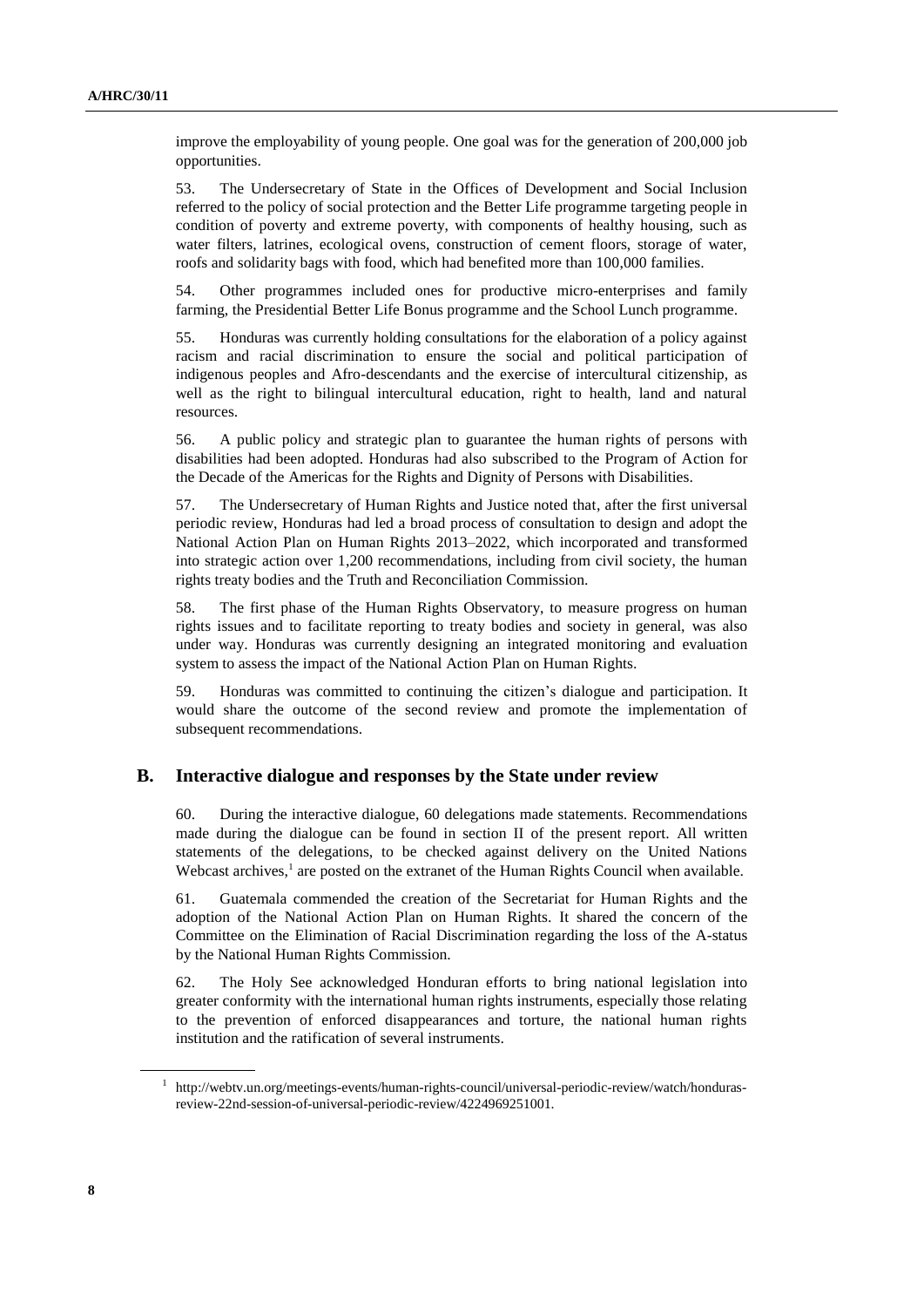63. The Bolivarian Republic of Venezuela appreciated the decisive commitment of Honduras to address challenges and highlighted progress made since the first review.

64. Indonesia welcomed Honduran efforts to set up mechanisms to further promote and protect human rights including the adoption of the Public Policy and National Action Plan on Human Rights 2013–2022 and looked forward to full implementation of that plan.

65. Ireland was deeply concerned at the climate of violence and insecurity affecting human rights defenders in Honduras, and was also concerned at widespread and systematic violence against women and girls.

66. Italy welcomed the adoption of the Public Policy and National Action Plan on Human Rights 2013–2022 and actions taken to provide human rights training for military personnel and the police to combat violence against women and children.

67. Lebanon welcomed the desire of Honduras to work towards the promotion of human rights for its people and welcomed its accession to the Convention on Cluster Munitions.

68. Madagascar welcomed the participative and inclusive approach of Honduras in drafting its national report, as well as the advances in combating poverty and improving social protection, the quality of education, health and the protection of vulnerable persons.

69. Mexico recognized progress, in particular the strengthening of the legislative framework. It valued efforts for the strengthening of the public security system and the reforms introduced to the electoral law.

70. Montenegro commended Honduras for a comprehensive reform of legislation covering children, families and women in the sphere of justice. It welcomed the willingness for the opening of an OHCHR country office. Montenegro asked about measures taken to improve the living conditions of vulnerable groups with a view to reducing the negative impact of migrant flows.

71. Namibia congratulated Honduras on the creation of a specific ministerial portfolio for human rights with responsibility for facilitating dialogue with the international human rights community and on the adoption of the Public Policy and National Action Plan on Human Rights 2013–2022.

72. The Netherlands appreciated the ratification of the Protocol to the American Convention on Human Rights to Abolish the Death Penalty and other measures taken. It was concerned that there was an environment in which vulnerable groups were victims of threats, violence and sometimes murder and at the number of social conflicts relating to mining or hydroelectric projects.

73. Nicaragua commended Honduras for introducing legislative and institutional reforms to strengthen the human rights protection. It encouraged Honduras to consolidate its national human rights action plan, taking into account the outcome of the second review.

74. Nigeria welcomed the introduction of various government policies aimed at the establishment of a public policy and national plan on human rights and improvement in the security situation.

75. Norway noted efforts to bring national legislation into line with international obligations and the development of the Public Policy and National Action Plan on Human Rights. It expressed concern about the removal of four judges by the Congress.

76. Panama expressed its appreciation for the implementation of recommendations from the first review. It commended the commitment of Honduras to cooperating with the international human rights mechanisms, which was reflected in the standing invitation issued to the special procedures.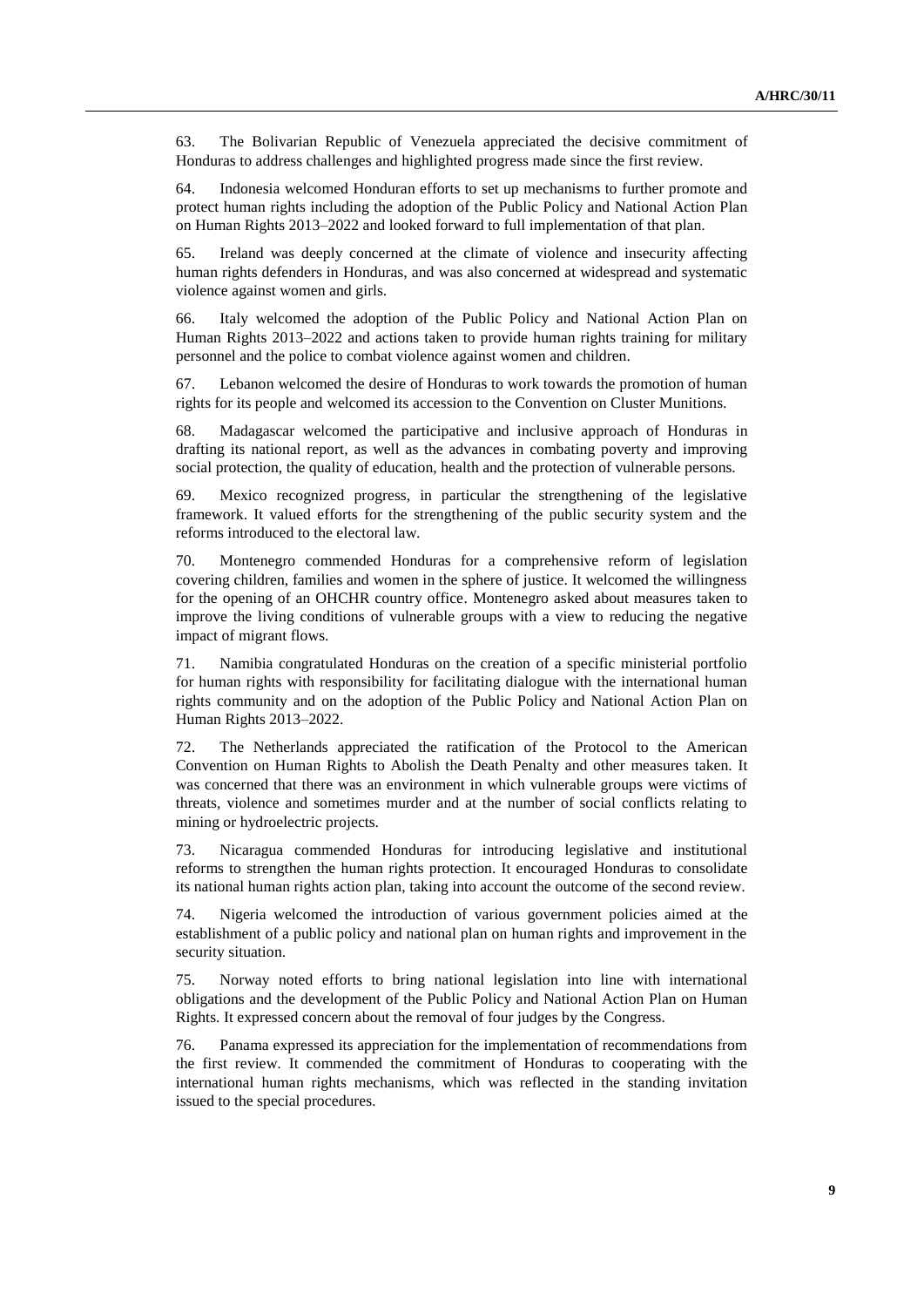77. Paraguay welcomed the establishment of a national mechanism for the follow-up of the recommendations from the universal periodic review. It took note of progress made in the development of legislation. It expressed concern about the vulnerability of women, children and migrants, including non-accompanied children.

78. Peru highlighted progress made by Honduras, notably the adoption of the National Action Plan on Human Rights, the ratification of the Convention relating to the Status of Stateless Persons and the Convention on the Reduction of Statelessness, as well the harmonization of domestic legislation with their international obligations.

79. The Philippines noted the multi-year National Action Plan on Human Rights; efforts to align domestic legislation with international human rights standards; and the ratification of human rights conventions. It expressed concern about the unaccompanied children leaving Honduras.

80. Poland welcomed the latest constitutional and legal reforms. It expressed concerns about cases of violence against journalists and judges, and the lack of independent investigations of those cases.

81. Portugal noted the amendment of the Criminal Code that brought the definition of torture in line with international standards and the adoption of the Education Act providing for free and compulsory education. It expressed concern about violence against women.

82. Qatar stated that considerable progress had been made in harmonizing national legislation with international standards. It noted efforts that had been made to enhance security and public order.

83. The Republic of Korea noted the policies for vulnerable groups, the revision of the definitions of torture and enforced disappearances and the efforts made to implement the recommendations of the Truth and Reconciliation Commission.

84. Romania noted the efforts that had been made to implement recommendations from the first review. It congratulated Honduras for cooperating with the human rights mechanisms, particularly special procedures.

85. The Russian Federation welcomed the implementation of international treaties. It noted the adoption of National Action Plan on Human Rights 2013–2022 and supported efforts taken to establish a human rights department within the Cabinet of Ministers.

86. Rwanda noted the establishment of a human rights portfolio in the Cabinet, the implementation of a vast majority of recommendations of the Truth and Reconciliation Commission, and the policy and National Action Plan on Human Rights 2013–2022.

87. Sierra Leone urged Honduras to develop incentives for the participation of poor, marginalized communities; implement laws prohibiting hate crimes and violence against women of African descent; and seek funding to address the problems of drugs and human trafficking.

88. Singapore acknowledged the progress made in reducing the murder rate, commended Honduras for its commitment to protecting the rights of women and recognized the efforts taken under the Better Life Programme to provide housing upgrades and improvements.

89. Slovenia welcomed efforts to bring the legislation into line with international standards. It noted that the Committee on the Elimination of Racial Discrimination had deplored the assaults of indigenous and Afro-Honduran leaders and journalists, and also noted the draft bill on the protection of human rights defenders.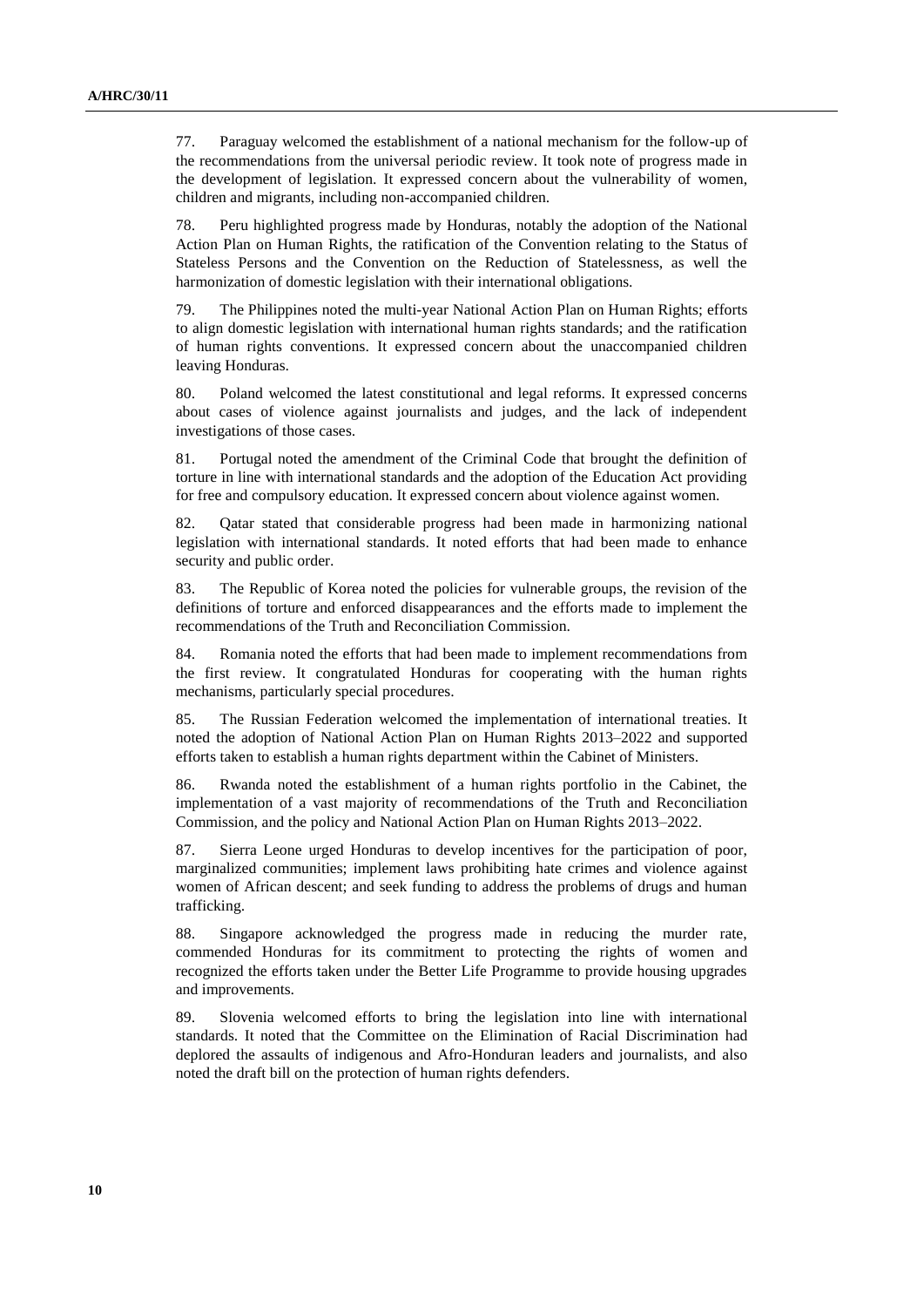90. Spain underscored the readiness of Honduras to open an OHCHR country office. It was concerned about high levels of violence against women and girls, and the high impunity rate in those cases.

91. Sweden welcomed the decision of Honduras to request the establishment of an OHCHR country office. It welcomed the amendment of the Criminal Code to incorporate femicide as a specific crime. It was concerned about violence against women and impunity for perpetrators. It noted the concern of the Special Rapporteur on violence against women regarding the ban on abortion.

92. Switzerland welcomed the upcoming opening of an OHCHR country office. It considered that the engagement of human rights defenders must be better protected. It was also concerned about the increasing militarization of the country.

93. Thailand commended Honduras on establishing the Ministry of Justice and Human Rights. It noted the reduction of murder rate over the past years and the enactment of the Basic Education Act. It encouraged Honduras to consider ratifying the Optional Protocol to the Convention on the Elimination of All Forms of Discrimination against Women and the Optional Protocol to the Convention on the Rights of the Child on a communications procedure.

94. Timor-Leste welcomed the establishment of the Ministry of Justice and Human Rights, and the adoption of the National Action Plan on Human Rights.

95. Trinidad and Tobago commended the establishment of Anti-Trafficking in Persons Act, the mobile magistrates' courts, the redistribution of State land to the benefit of indigenous and Afro-Hondurans and the enshrinement of the right to water and sanitation as a constitutional right.

96. Turkey welcomed Honduran Public Policy and National Action Plan on Human Rights, the Gender Equality and Equity Plan, and cooperation with special procedures. It welcomed the opening of an OHCHR office.

97. The United Kingdom of Great Britain and Northern Ireland welcomed the Criminal Code amendments. It was concerned about the intention to use military police to tackle security, and continued high levels of impunity and difficulties by significant sectors of society in accessing justice.

98. The United States of America congratulated Honduras for its goal of opening an OHCHR office, its accord with Transparency International and the passing of a law to protect human rights defenders. It urged continued efforts to strengthen the justice and security sectors for all Hondurans, ensure independence of the Nominating Committee, and strengthen the Honduran National Police.

99. Uruguay commended Honduras for the adoption of a comprehensive reform of the Children and Adolescents Code, and the Family Code. It welcomed the adoption of the Anti-Trafficking in Persons Act and the bill on the protection of human rights defenders, journalists, social communicators and justice officials.

100. India commended the adoption of the Public Policy and National Action Plan on Human Rights and of other plans and measures. It encouraged Honduras to continue its efforts to make its national human rights institution compliant with the principles relating to the status of national institutions for the promotion and protection of human rights (the Paris Principles) and welcomed the announcement of the opening of an OHCHR office later in 2015. India asked the delegation to share information on the issue of unaccompanied child migrants.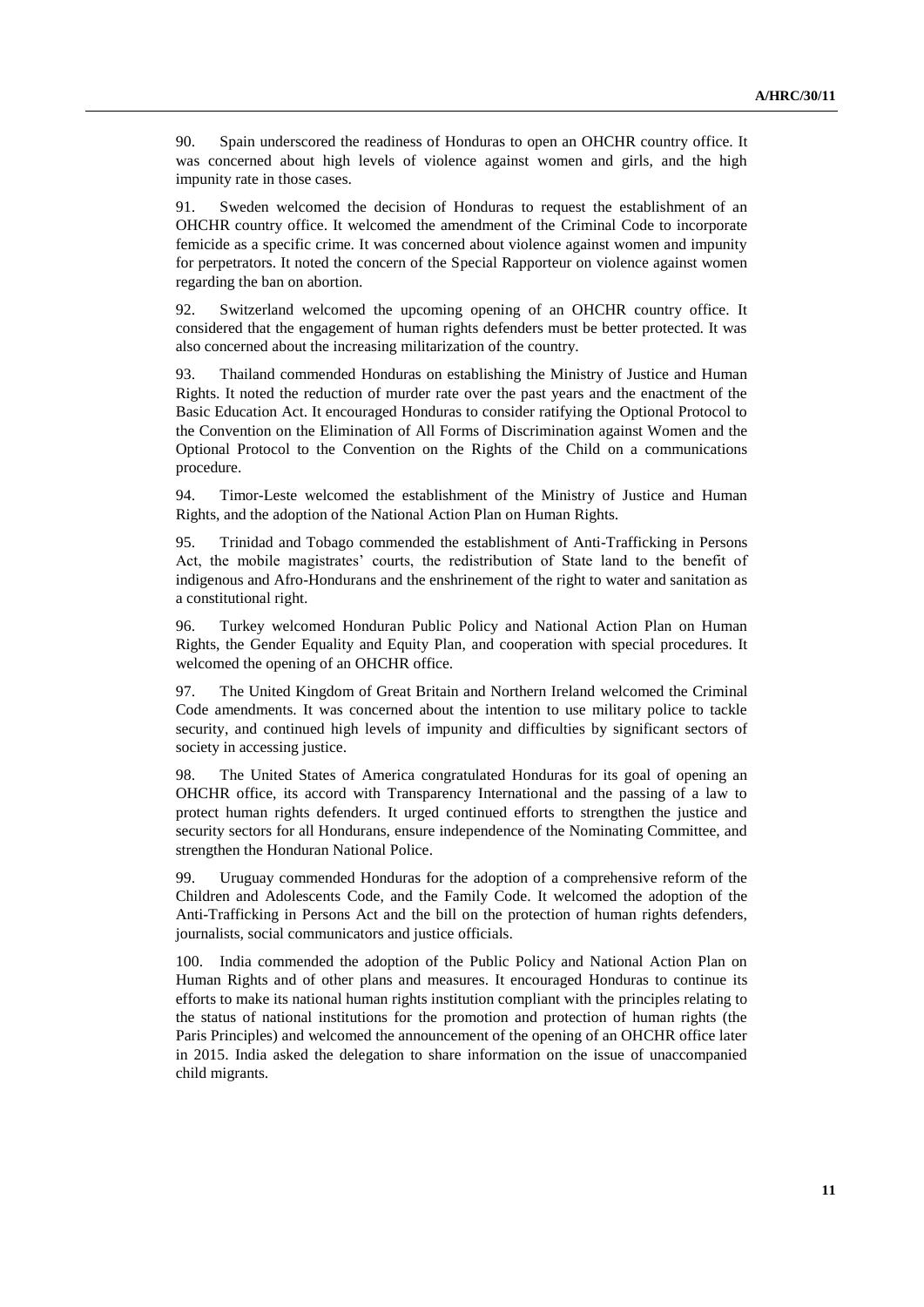101. Algeria welcomed the Honduran 2014–2020 Plan for Human Dignity (*Vanguardia de la Dignidad Humana*), the establishment of the Ministry of Justice and Human Rights, reduction in violence against women and cooperation with treaty bodies.

102. Angola welcomed the national policy for the prevention of violence against children and young persons in Honduras and the reformed Criminal Code. It was concerned about violence towards minority groups.

103. Argentina commended Honduras for the harmonization of domestic legislation with international human rights norms, including the amendment introduced to the Criminal Code and the definition of enforced disappearance as a specific offence.

104. Australia welcomed the Honduran establishment of a special court against domestic violence. It noted concern about violence against women. It urged Honduras to implement recommendations of the Special Rapporteur on the situation of human rights defenders and of the Inter-American Commission on Human Rights.

105. Austria welcomed Honduran approval of the Public Policy and National Action Plan on Human Rights. It was concerned about attacks against journalists and impunity in that regard. Austria remained worried about shortcomings in the administration of justice, and ongoing discrimination against indigenous, Afro-Honduran and lesbian, gay, bisexual, transgender and intersex persons.

106. Belgium welcomed the opening of an OHCHR country office. It was, however, concerned about challenges, in particular with regard to the independence of the justice system and the fight against impunity, violence against women and freedom of expression.

107. Brazil commended Honduras for a comprehensive reform of the legislation on right of children, families and women and welcomed steps taken to reduce violence against women.

108. Canada encouraged Honduras to continue its efforts to ensure the protection of human rights defenders, journalists and justice sector officials and also encouraged it to reduce overcrowding in prisons and juvenile detention centre by respecting maximum occupancy rates and taking other measures.

109. Chile was concerned about the perseverance of violence, intimidation and attacks against human rights defenders, judges, prosecutors and journalists. It welcomed the discussion and adoption of a law on the subject.

110. China appreciated that Honduras had implemented recommendations from the first review and welcomed its cooperation with treaty bodies, special procedures and the inter-American system for human rights protection. It noted the challenges faced by Honduras in human rights protection and requested the international community to provide technical and financial support.

111. Colombia underscored efforts to comply with recommendations from the previous cycle of universal periodic review, in particular the National Action Plan on Human Rights, and actions related to previous recommendations made by Colombia on the fight against lesbian, gay, bisexual, transgender and intersex persons.

112. Costa Rica stated that the Honduran commitment would be strengthened with the establishment of an OHCHR country office and welcomed the National Action Plan on Human Rights. It expressed concern about the high level of violence, particularly against women, journalists and human rights defenders.

113. Cuba underscored the adoption of the social protection policy in 2012, the Law on Protection Benefits and Regularization of Informal Activity and the Law on Vaccines,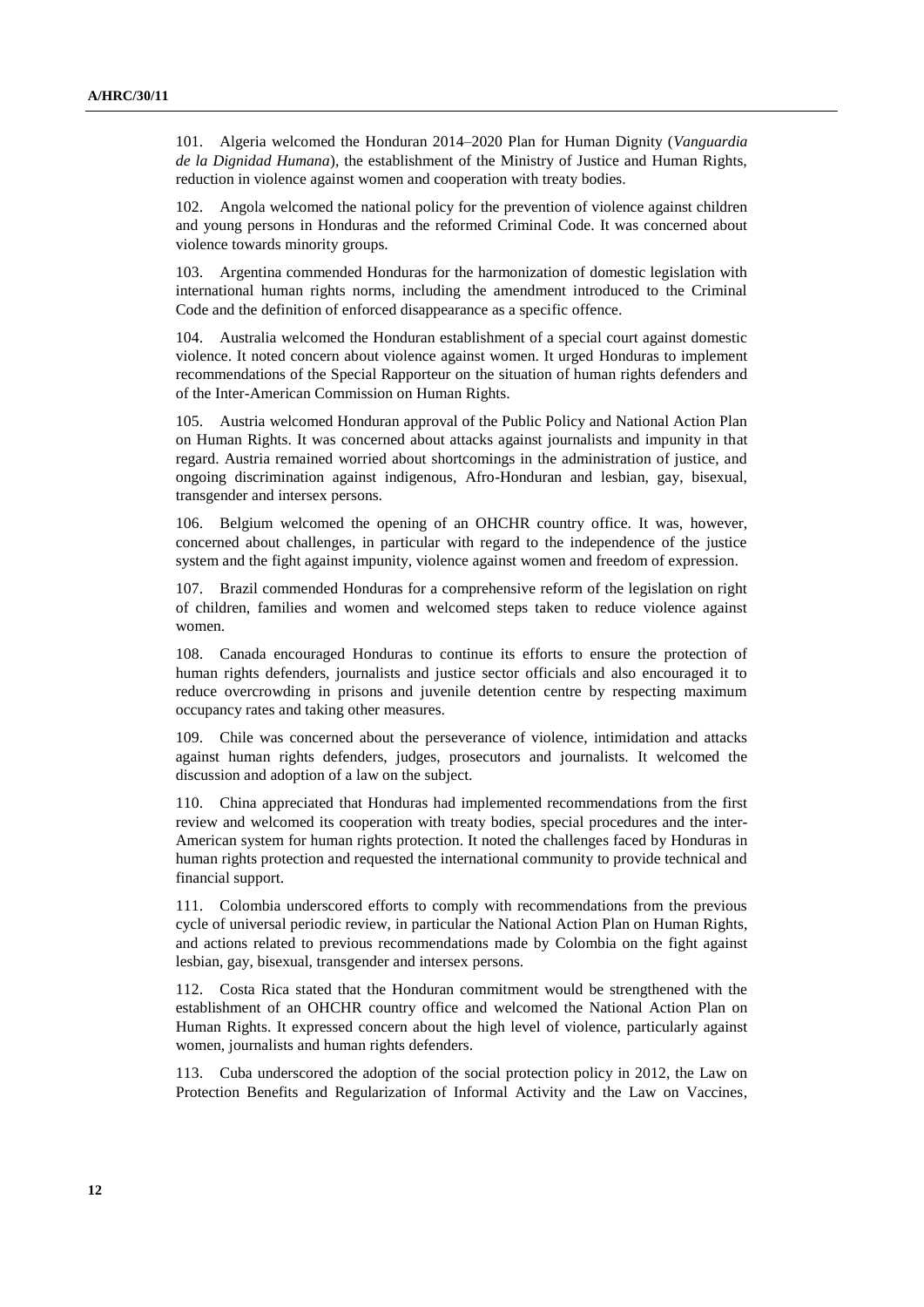which had been developed despite important challenges, including structural poverty, inequality and crime.

114. The Czech Republic thanked Honduras for its presentation and made recommendations.

115. Denmark recognized Honduran efforts to break the vicious circle of human rights violations, but was concerned about reports that the human rights situation had worsened since the first universal periodic review. It regretted the decision to downgrade certain relevant ministries and was concerned at reported impunity for attacks on lesbian, gay, bisexual, transgender and intersex persons.

116. Ecuador welcomed reforms of the Criminal Code, particularly those related to enforced disappearance, torture, discrimination and incitement to hatred. It welcomed measures adopted to strengthen the judiciary, through the Council of the Judiciary and Judicial Staff.

117. Equatorial Guinea welcomed amendments to the Constitution, which had extended participatory democracy mechanisms through the system of popular initiatives. It also welcomed efforts to integrate into its decision-making a human rights-based approach taking into account the contributions of civil society organizations.

118. Estonia commended the National Action Plan on Racism and Racial Discrimination and expressed concern that indigenous and Afro-Honduran women continued to face multiple forms of discrimination. It invited Honduras to ensure that human rights defenders could freely carry out their activities without unfair restrictions or fear of reprisals.

119. France asked about the follow-up to the efforts taken to improve the conditions of detention in Honduras.

120. Germany acknowledged the partial reforms made to the Criminal Code. It expressed concern about persistent human rights violations, particularly regarding the right to life, widespread impunity and discrimination against women, children, lesbian, gay, bisexual, transgender and intersex persons and indigenous population.

121. To conclude, Honduras thanked States for their participation in the second review, and for their comments and recommendations. Honduras believed that the universal periodic review generated opportunities to assess progress and challenges and opened spaces for improving human rights in the country.

122. Honduras was committed to having a permanent mechanism to follow-up on the commitments made as part of the universal periodic review. It was currently working on the establishment of a human rights observatory and would strengthen the role of the Ministry of Justice and Human Rights to respond to the various reports that the State was committed to submitting. Honduras would also create a monitoring and assessment system for the National Action Plan on Human Rights and continue the dialogue with civil society.

123. Honduras acknowledged that, while it had made some progress during the past years, there were structural, institutional and cultural challenges that it still needed to overcome. With the support of the friends of Honduras, the country hoped to build a country which was free from extreme poverty, educated, healthy, democratic, safe and without violence.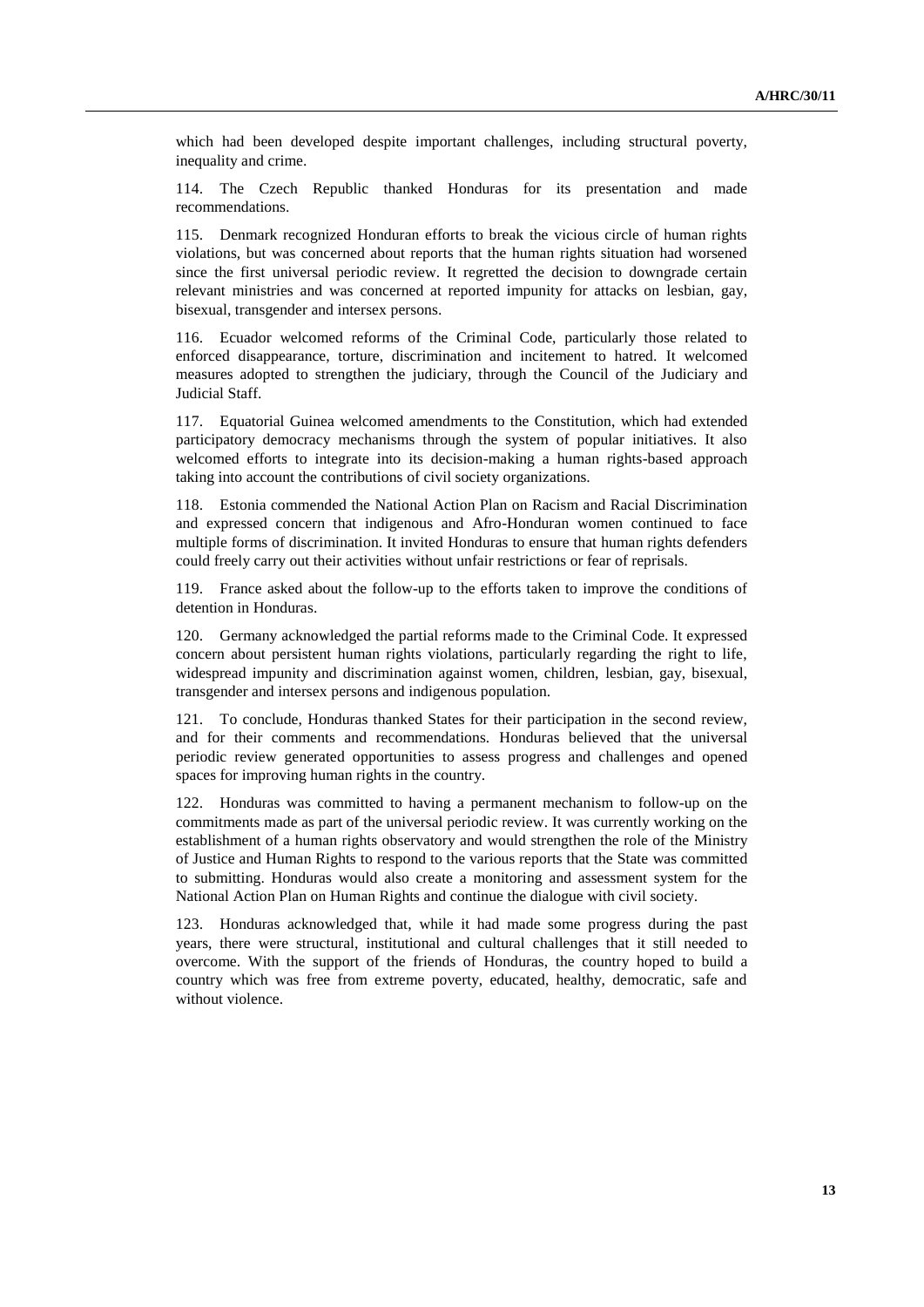### **II. Conclusions and recommendations**

124. **The recommendations formulated during the interactive dialogue and listed below enjoy the support of Honduras:**

124.1 **Continue working towards the harmonization of its domestic legislation with the international human rights instruments to which it is a State Party (Nicaragua);**

124.2 **Draft guidelines to report violations of the rights of persons deprived of their liberty through the national mechanism for the prevention of torture (Panama);**

124.3 **Allocate adequate resources for the implementation of its National Action Plan on Human Rights (Philippines);**

124.4 **Adopt new concrete measures for the implementation of the National Action Plan on Human Rights of 2013, in order to sustain the decrease in crime rates in the context of strengthening the rule of law (France);**

124.5 **Consider developing Human Rights Indicators as suggested by the OHCHR as an instrument that allows for a more precise and coherent evaluation of national human rights policies (Portugal);**

124.6 **Strengthen the functioning of the National Commission against Racial Discrimination Racism, Xenophobia and Related Forms of Intolerance in favour of intercultural dialogue, tolerance and awareness-raising programmes (Argentina);**

124.7 **Step up awareness campaigns through the national plan of action to combat racism and racial discrimination that is currently being drafted (Panama);**

124.8 **Strengthen the institutional framework undertaken for the benefit of indigenous and Afro-Honduran peoples (Equatorial Guinea);**

124.9 **Effectively implement the Gender Equality and Equity Plan 2010– 2022, by allocating technical and financial resources to achieve the envisaged objectives as well as the reopening of the emergency "line 114" to provide care to women victims of gender violence (Spain);**

124.10 **Implement policies and programs that promote tolerance and nondiscrimination against lesbian, gay, bisexual, transgender and intersex persons, and to guarantee the compliance with the current norms in order to punish offences and violence motivated by prejudices (Uruguay);**

124.11 **Strengthen its national institutions in charge of the promotion and protection of human rights, with a view to fostering access to justice, particularly for the most vulnerable groups, such as women, older persons, children, indigenous peoples, persons with disabilities, people of African descent and the lesbian, gay, bisexual, transgender and intersex community (Brazil);**

124.12 **Develop a national action plan to implement the United Nations Guiding Principles on Business and Human Rights, including specific actions to strengthen the implementation of ILO convention No. 169 (Netherlands);**

The conclusions and recommendations have not been edited.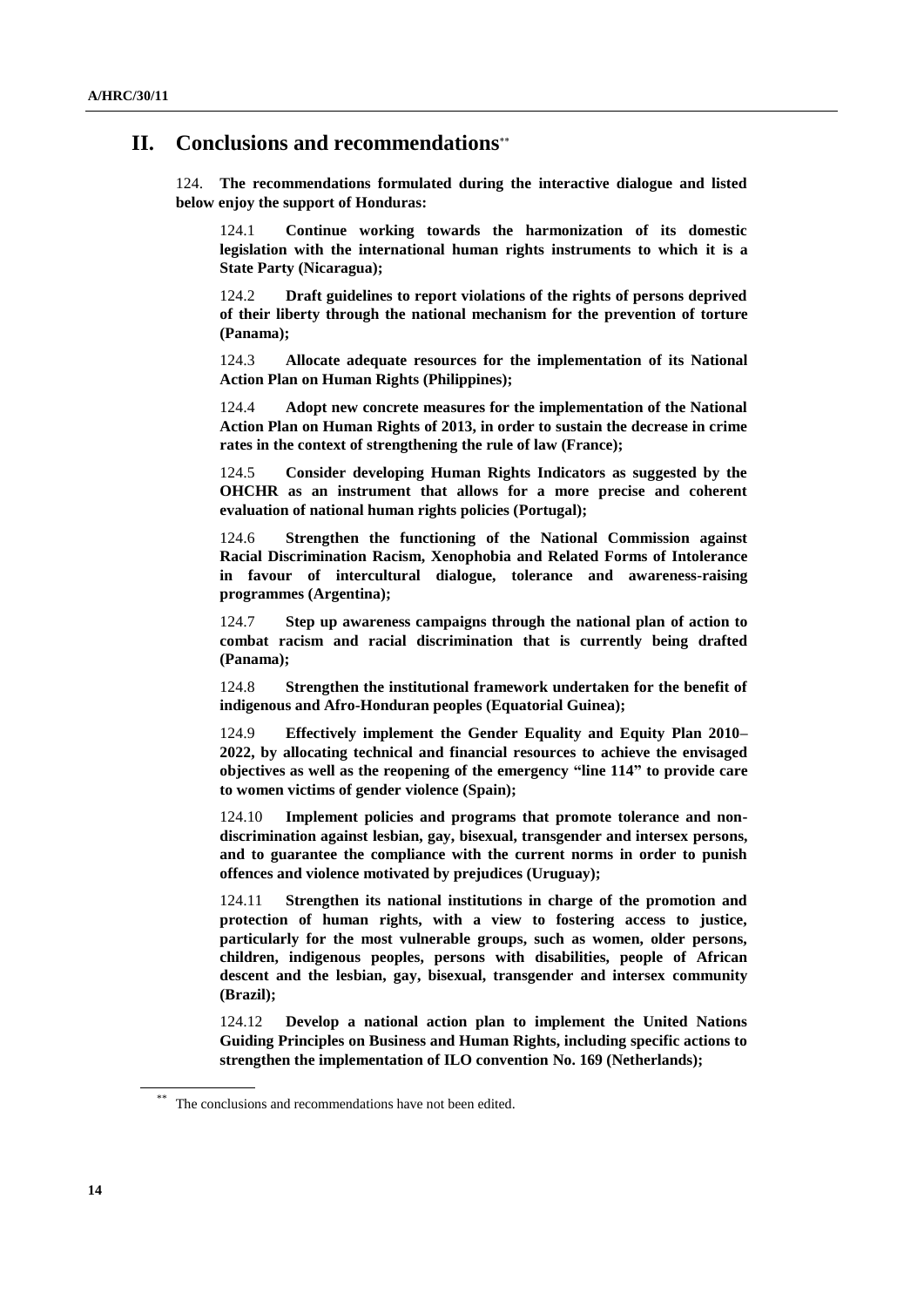124.13 **Support the efforts of the national mechanism for the follow-up of universal periodic review recommendations through the establishment of an online monitoring system (Paraguay);**

124.14 **Cooperate closely with the OHCHR office to be soon established in the country while implementing universal periodic review recommendations (Czech Republic);**

124.15 **Submit the overdue report to the relevant United Nations treaty bodies (Sierra Leone);**

124.16 **Reply in a timely manner to all thematic special procedure communications (Montenegro);**

124.17 **Improve birth registration system and be supported by awarenessraising activities, in order to sustain the rise in registration numbers, especially in rural areas (Turkey);**

124.18 **Undertake awareness-raising campaigns and programmes to promote tolerance and to address violence against lesbian, gay, bisexual, transgender and intersex persons (Slovenia);**

124.19 **Strengthen actions that aim at eliminating cultural patterns that discriminate against women, promoting adequate access to judicial protection in order to prevent cases of violence affecting their life, health and integrity remaining unpunished (Chile);**

124.20 **End discrimination in law and practice against indigenous and Afro-Honduran people and strengthen protection for lesbian, gay, bisexual, transgender and intersex persons (Austria);**

124.21 **Take appropriate measures to improve living conditions and address the issue of overcrowding in prisons and other detention centres, as well as to reduce violence between and among prisoners (Republic of Korea);**

124.22 **Take effective measures to bring conditions of detention in line with international standards, in particular by reducing overcrowding and interprisoner violence (Austria);**

124.23 **Implement the recommendations contained in the 2013 report of the Inter-American Commission on Human Rights on the status of persons deprived of liberty in Honduras, and that the national penitentiary policy is finalized and implemented accordingly (Denmark);**

124.24 **Consider widening the criminal legislation, not only criminalizing cases of femicide, but also all cases of violence against women (Guatemala);**

124.25 **Create specialized courts responsible exclusively for cases of domestic violence which are particularly problematic (Guatemala);**

124.26 **Take all necessary measures to ensure the effective implementation of the Criminal Code offence of gender-related killings of women and to guarantee effective access to justice for women who are victims of violence, as well as their protection (Ireland);**

124.27 **Guarantee protection and effective access to justice to women victims of violence, including by ensuring that perpetrators are brought to justice and by providing sufficient resources and targeted training to law enforcement, the judiciary and health-service personnel (Italy);**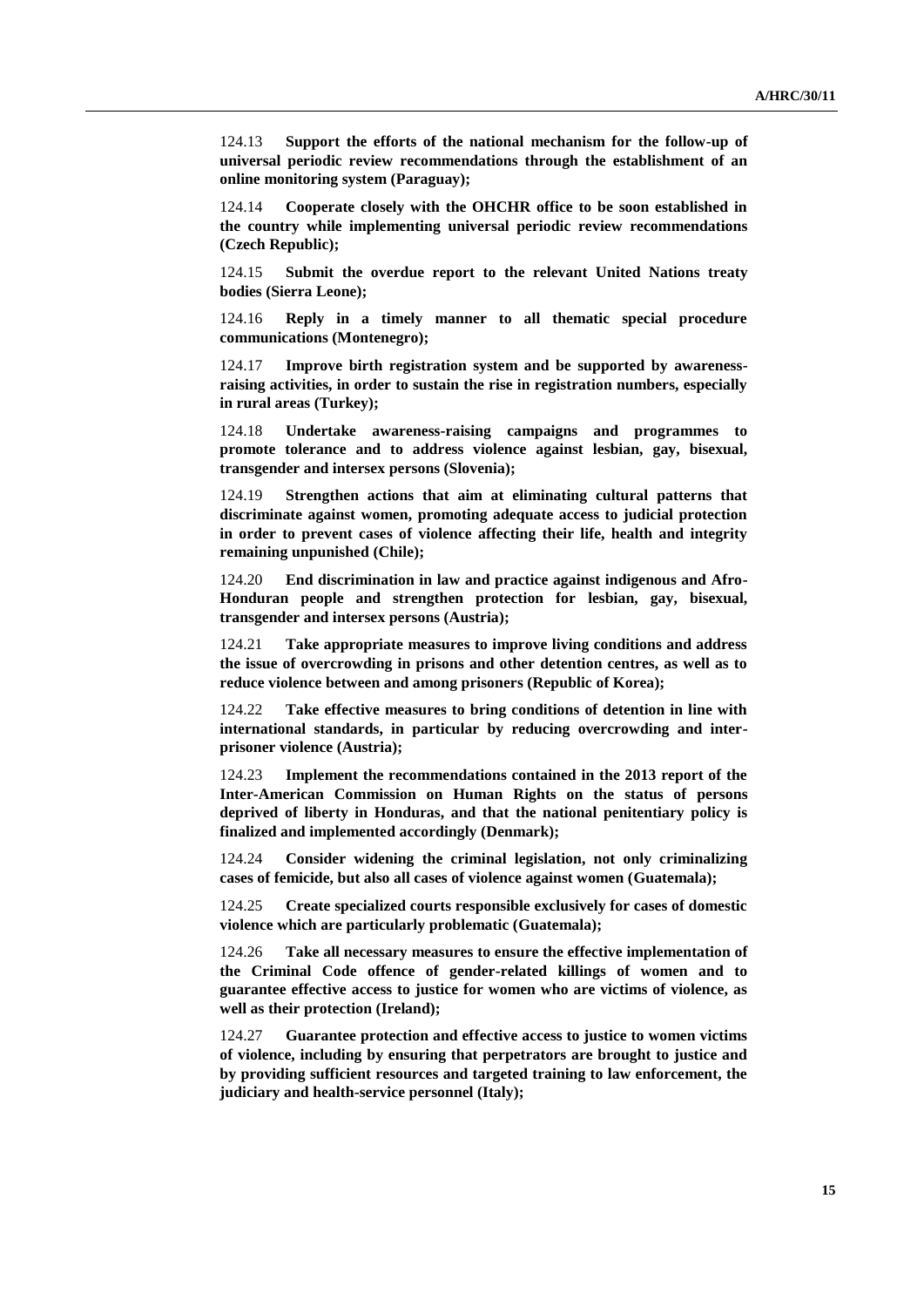124.28 **Prevent and punish all forms of violence against women and girls; and consolidate a higher representation of women in management and decision making positions (Peru);**

124.29 **Ensure adequate budget allocation to the prevention of sexual and gender-based violence (Sweden);**

124.30 **Guarantee protection and access to justice for women who are victims of violence (Belgium);**

124.31 **Step up efforts aimed at effectively preventing violence against women, including rape, domestic violence and sexual harassment (Panama);**

124.32 **Take adequate and necessary measures to address violence against women (Portugal);**

124.33 **Respond effectively to all forms of violence against women including by providing law enforcement official with gender training (Sweden);**

124.34 **Reduce violence against women and increase the number of shelters for battered women (Trinidad and Tobago);**

124.35 **Take specific measures to protect women from being victim of discrimination and violence, including the appropriate investigation of such cases as well as the prosecution and punishment of perpetrators (Turkey);**

124.36 **Take measures to ensure full protection of children at all levels and in all spheres and to ensure that the institutions tasked to implement such measures are adequately funded and resourced in order to carry out this function effectively (Namibia);** 2

124.37 **Defend children's rights by ensuring that the Directorate on Childhood, Adolescent and Family Issues has the appropriate legislative framework and financial resources to meet its mandate, and by implementing policies and programmes to protect children, adolescents and returned child migrants (Canada);**

124.38 **Re-establish its police unit specialized to combat human trafficking and sexual exploitation (Timor-Leste);**

124.39 **Adopt necessary measures to guarantee fair justice for all (Nigeria);**

124.40 **Strengthen the judiciary by implementing a transparent, merit-based and clearly defined selection process for Supreme Court justices (United States of America);**

124.41 **Ensure transparency and impartiality in the appointment process of judges, implementing clear procedures and objective criteria and ensure that judicial staff are not subject to political interference (Switzerland);**

124.42 **Effectively fight impunity against the perpetrators of the crimes against judges, journalists and human rights defenders and conduct effective investigations of human rights violations in these cases (Poland);**

 $2\degree$  The recommendation as read during the interactive dialogue: Take measures to ensure full protection of children at all levels and in all spheres, including military operations, and to ensure that the institutions tasked to implement such measures are adequately funded and resourced in order to carry out this function effectively (Namibia).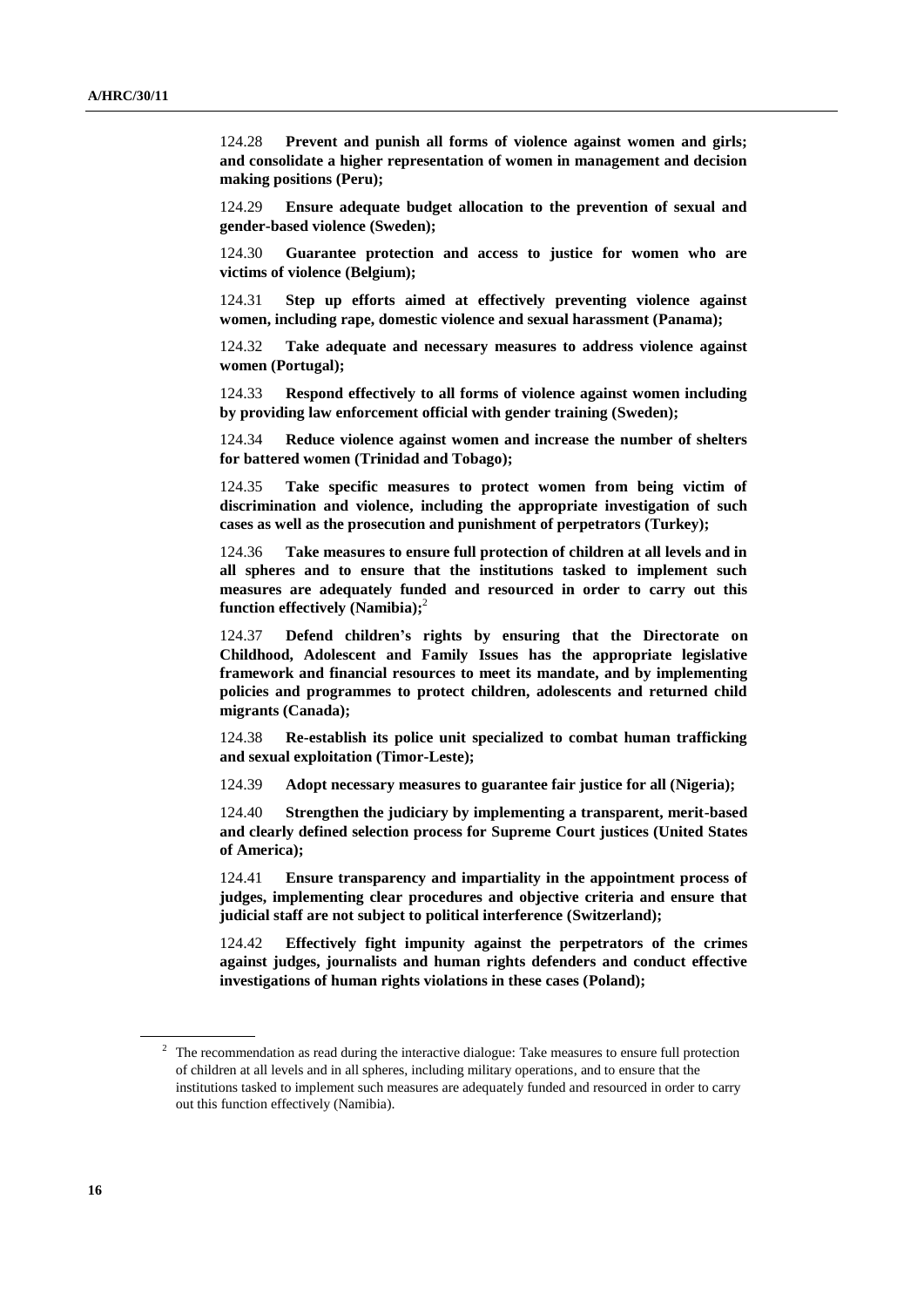124.43 **Guarantee that all complaints regarding human rights violations and other abuses committed by the police, armed forces or members of private security companies are subject to, in a brief period of time, independent and exhaustive investigations; and that those responsible for such violations are brought to justice and that the victims have access to reparations (Belgium);**

124.44 **Enhance the Criminal Code which punishes hate crimes (Lebanon);**

124.45 **Take further measures for the effective investigation, prosecution and punishment of hate crimes against lesbian, gay, bisexual, transgender and intersex persons and women, including femicides, as well as crimes against human rights defenders, journalists, justice workers and campesino community members in Bajo Aguán (Norway);**

124.46 **Exhaustively investigate the killings of women on gender grounds (Spain);**

124.47 **Ensure that all hate crimes are categorized as such and thoroughly investigated (Denmark);**

124.48 **Redefine clearly the role of the military police as a temporary measure and to step up the professionalizing process of the national police to ensure the protection of human rights in all their work (Switzerland);**

124.49 **Enhance efforts to create a safe environment for human rights defenders and journalists (Italy);**

124.50 **Ensure freedom of expression and take steps to end threats and attacks against journalists and human rights defenders, including lesbian, gay, bisexual, transgender and intersex defenders (Australia);**

124.51 **Establish effective mechanisms to guarantee the safety of human rights defenders, judges, prosecutors and journalists, and ensure that acts of violence which in many cases result in deaths, intimidation and attacks against them, do not remain unpunished (Chile);**

124.52 **That the implementation of the new law on the protection of human rights defenders, journalists, social communicators and justice officials is allocated sufficient resources and without it being necessary to resort to civil society contributions (Switzerland);** 

124.53 **Implement the new law (on the protection of human rights defenders, journalist, social communicators and justice officials) through an open consultation and participation process with civil society (Switzerland);**

124.54 **Approve and implement a law on the protection of human rights defenders, journalists, social communicators and justice officials, and provide adequate human and financial resources to establish an effective State mechanism to protect those at risk (Belgium);**

124.55 **Improve the effectiveness of prevention, investigation and prosecution of all forms of attacks against human rights defenders, journalists, lawyers and judges in order to lower their incidence and to tackle impunity for these crimes (Czech Republic);**

124.56 **Ensure that a robust law protecting human rights defenders, journalists and justice officials is adopted and effectively implemented and that its impact is regularly assessed (Czech Republic);**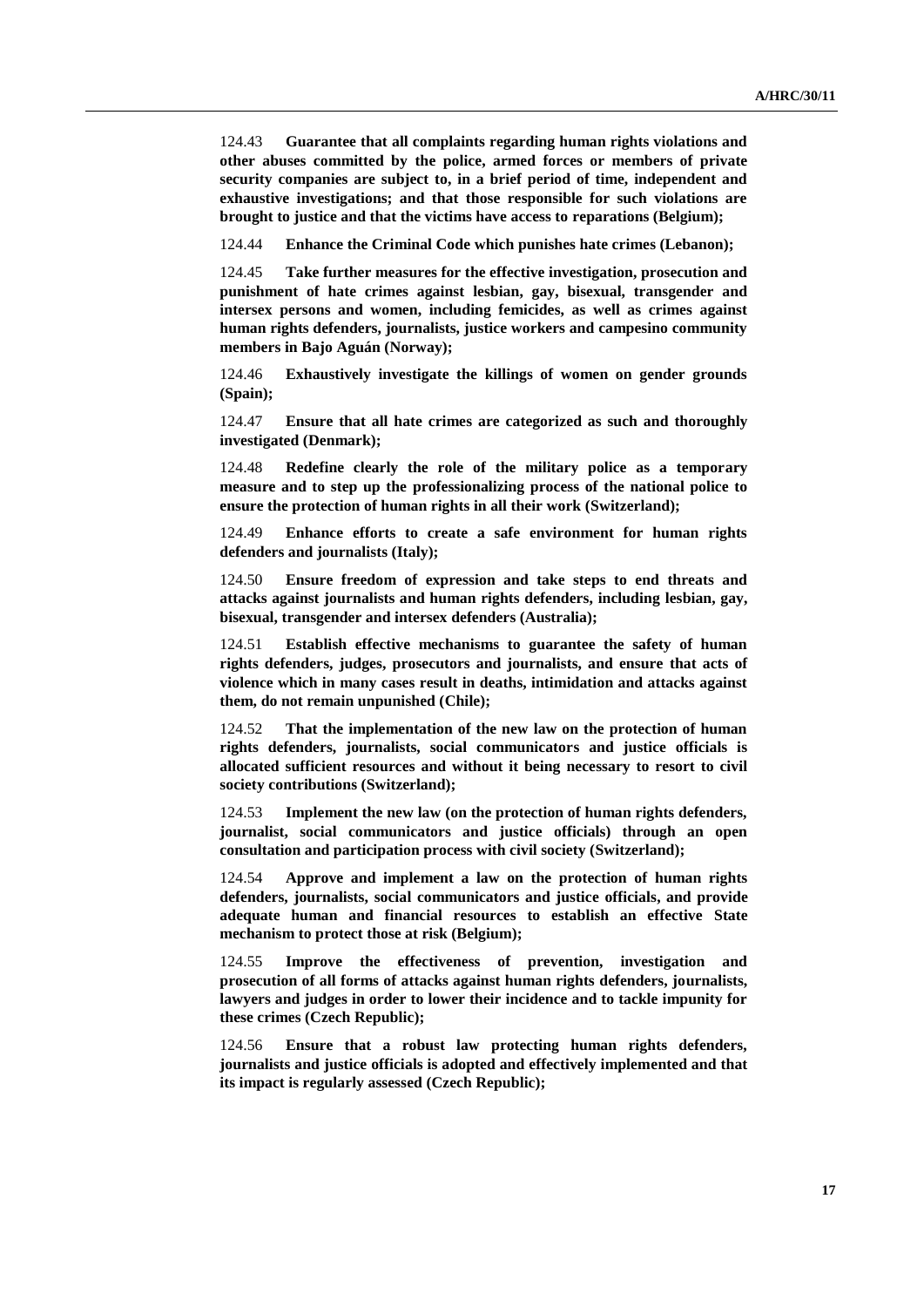124.57 **Further promote the participation of Afro-Hondurans and the indigenous communities in the public sphere (Sierra Leone); Step-up socioeconomic policies to enable the active participation of people of African descent in economic, social and political sphere (Angola);**

124.58 **Take necessary measures to achieve the social reintegration of boys, girls and adolescents victims of armed gangs (Paraguay);**

123.59 **Improve the precarious situation of indigenous peoples and Afrodescendent communities (Estonia).**

125. **The following recommendations enjoy the support of Honduras which considers that they are already implemented or in the process of implementation:**

125.1 **Fully adapt their legislation to the Rome Statute of the International Criminal Court (Spain); fully align its national legislation with the Rome Statute of the International Criminal Court (Estonia); fully implement the Rome Statute of the International Criminal Court in national law (Portugal);**

125.2 **Elaborate a legal framework regarding disciplinary proceedings (for judges) (Norway);**

125.3 **Develop laws against racial discrimination (Lebanon);**

125.4 **Continue its efforts to reform laws on the rights of women and children in the justice sphere (Qatar);**

125.5 **Adopt laws protecting freedom of expression and freedom of the media (Lebanon);**

125.6 **Strengthen the legislative process under way related to the education sector (Equatorial Guinea);**

125.7 **Strengthen the National Human Rights Commission in line with the Paris Principles (Guatemala); Continue efforts in ensuring that National Human Rights Commission be strengthened to be in line with the Paris Principles (Indonesia);**

125.8 **Take concrete actions to implement the Public Policy and National Action Plan on Human Rights and to ensure that all forms of discrimination against Afro-Honduran peoples and other minority groups is eliminated (Namibia);**

125.9 **Take concrete measures to implement the Public Policy and National Action Plan on Human Rights, including the assigning of appropriate funding (Norway); take all measures necessary to put the public policy and the National Action Plan on Human Rights into practice (Uruguay); pursue the implementation of the Public Policy and the National Action Plan on Human Rights 2013–2022 (Algeria);**

125.10 **Involve civil society more actively in developing national human rights policies, strategies and action plans (Germany);**

125.11 **Continue with the effective implementation of measures to combat discrimination and violence based on sexual orientation and gender identity, particularly through the implementation of differentiated approaches to guarantee the enjoyment of the rights of lesbian, gay, bisexual, transgender and intersex persons (Colombia);**

125.12 **Continue efforts to address gender-related killing of women and girls (Rwanda);**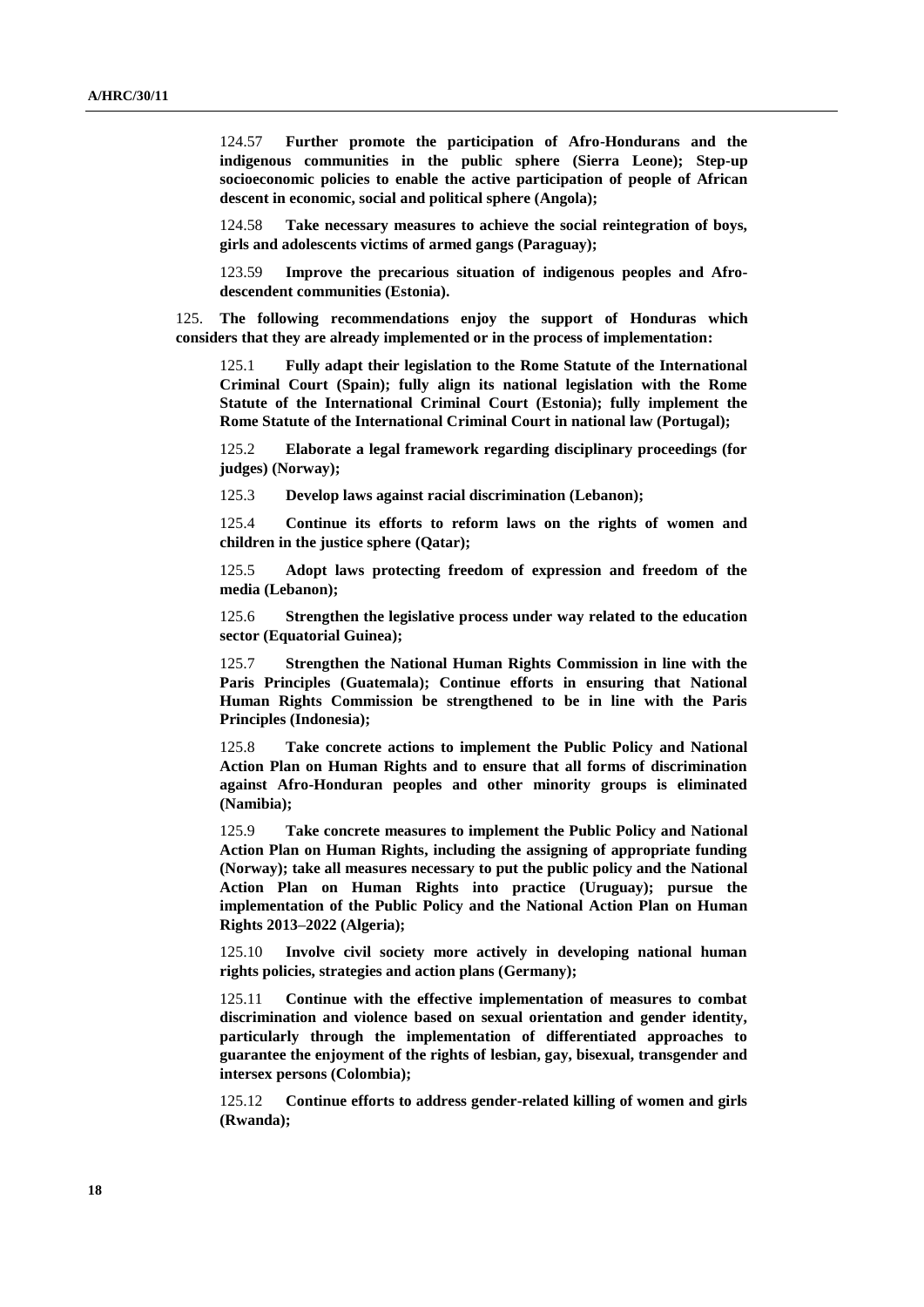125.13 **Strengthen normative standards and measures aimed at eliminating domestic violence perpetrated against women (Sierra Leone);**

125.14 **Continue to strengthen legislative and policy measures to counter violence against women (Singapore);**

125.15 **Continue efforts to reduce violence against children and young persons (Rwanda);**

125.16 **Continue with the policy to reduce violence against children and young people (Algeria);**

125.17 **Provide comprehensive child protection, particularly for unaccompanied minors, by addressing the problems that give rise to their migration, and often to their exploitation, and also affording them the means by which they may be repatriated (Holy See);**

125.18 **Take additional measures to prevent the poor and marginalized children from early entry into the labour market and provide incentives for them to enrol in school (Thailand);**

125.19 **Take further measures to safeguard those Hondurans living abroad, particularly as regards to child's protection, and providing comprehensive protection for migrant boys, girls and non-accompanied adolescents once they are repatriated (Uruguay);** 

125.20 **Take measures to empower young people, particularly through education, with a view to preventing them from joining criminal and transnational gangs; and ensure their rehabilitation and social reintegration (Colombia);**

125.21 **Follow up on initiatives taken to strengthen the protection of children's rights (Equatorial Guinea);**

125.22 **Adopt measures to combat trafficking in persons, particularly women and children (Romania);**

125.23 **Continue to work on combating trafficking in human beings and illegal drug trafficking (Russian Federation);**

125.24 **Conduct a comprehensive review and structural reform of the administration of justice with the aim of ensuring judicial independence and reducing the growing number of cases of impunity (Sweden);**

125.25 **Ensure that human rights bodies such as the Public Prosecutor's Office and the Judiciary have the necessary financial and human resources as well as human rights training to guarantee their independence and impartiality so that they can perform their work effectively (United Kingdom of Great Britain and Northern Ireland);**

125.26 **Continue strengthening government capacity to effectively investigate and prosecute all crimes, including labour law violations (United States of America);**

125.27 **Continue strengthening judicial and administrative measures initiated to ensure the effective investigation and punishment of those responsible for acts of violence, in particular those targeting human rights defenders (Argentina);**

125.28 **Raise the capacity and effectiveness of investigation and prosecution of all allegations of torture and ill-treatment by members of both State security**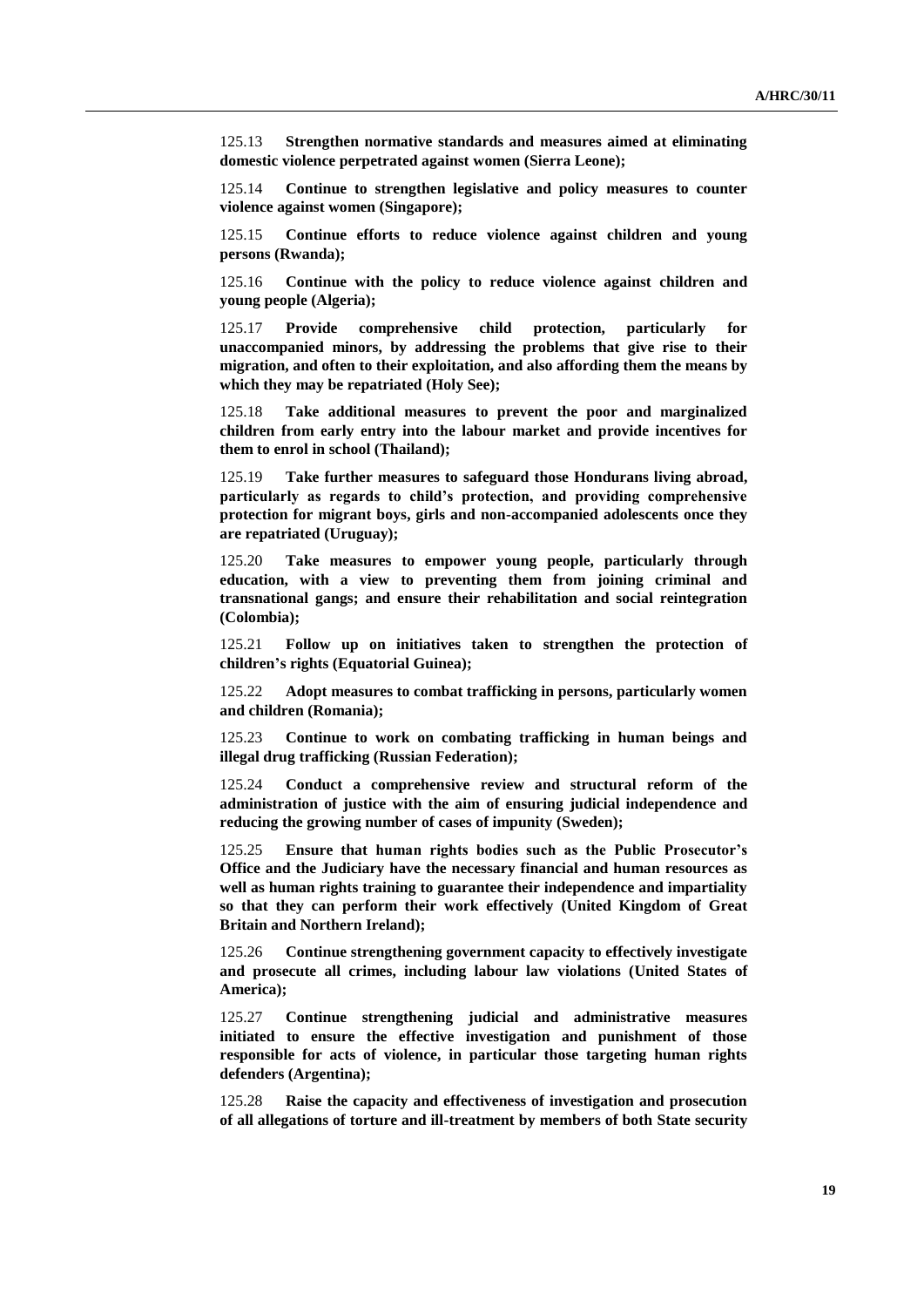**forces and private companies and strengthen legal safeguards available for victims of torture and ill-treatment (Czech Republic);**

125.29 **Strengthen efforts to reform the justice and security sector with a view to fighting corruption and strengthening the independence of the judiciary, including by fostering effective supervision and disciplinary control of the criminal justice institutions and by providing adequate supply of financial and human resources (Germany);**

125.30 **Strengthen and guarantee the autonomy, independence and impartiality of the judiciary, including by adopting safeguards to prevent irregular dismissals and appointments of judges (Italy); take measures to strengthen and guarantee the autonomy, independence and impartiality of the judiciary, including transparent and impartial procedures for appointment and dismissal of judicial officers (Namibia); take effective measures to strengthen and guarantee the independence and impartiality of the judiciary, including by adopting safeguards to prevent irregular dismissals and appointments (Norway); adopt measures to guarantee the independence of the judiciary (Romania);**

125.31 **Strengthen and guarantee the independence and impartiality of the judiciary by enforcing the constitutional process for electing judges of the Supreme Court, adopting safeguard measures to prevent irregular dismissals and appointments and adopting additional anti-corruption measures (Canada);**

125.32 **Strengthen independence and transparency of the judiciary and step up efforts to fight impunity by, inter alia, establishing a merit system of selecting and appointing judges and preventing political and other interference in their work, including arbitrary dismissals (Czech Republic);**

125.33 **Continue efforts towards due protection of women who are part of the victim and witness protection programmes (Ecuador);**

125.34 **Take decisive steps to combat criminal impunity (Estonia);**

125.35 **Reinforce the public institutions responsible for the investigations of crimes and the execution of criminal justice, especially in the area of organized criminal activities involving drug and human trafficking, so as to create a more stable and peaceful social environment (Holy See);**

125.36 **Taking into account the high level of violence which persists in the county, step up efforts to fight crime and tackle impunity with a view to ensuring the rights to life, liberty and security of its citizens (Republic of Korea);**

125.37 **Take all necessary measures to ensure the effective implementation of the Criminal Code, which sanctions the crime of femicide (Slovenia);**

125.38 **Continue to strengthen the response of its criminal justice system to violent crimes against women and girls; in particular measures to support capacity to investigate, prosecute and punish such crimes (Australia);**

125.39 **Continue the work of the Truth and Reconciliation Commission (Lebanon);**

125.40 **Take effective measures to reduce and control the proliferation of firearms (Rwanda);**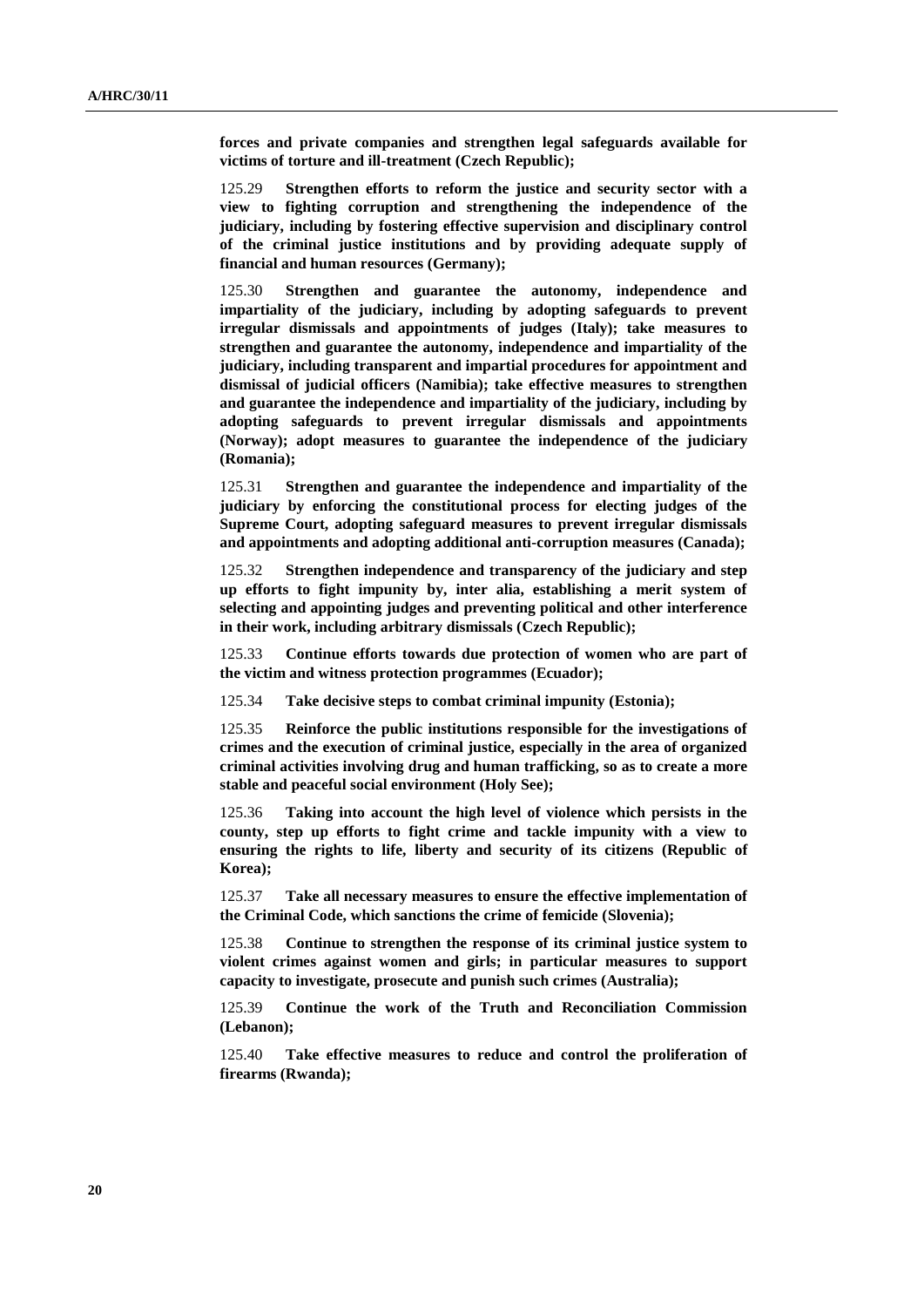125.41 **Continue to take measures to counter organized crime, in particular drug trafficking with a view to fostering an environment that is conducive to the enjoyment of human rights for all (Singapore);**

125.42 **Formulate and implement a disarmament control and reduction policy (Sweden);** 3

125.43 **Tighten its regulation on civilian possession of weapons and firearms, enhance oversight on private security companies and put in place stronger safeguards to protect the safety of Honduran citizens, especially in the conflict in the Aguan River Valley (Thailand);**

125.44 **Increase the number of law enforcement officials, judges and prosecutors receiving training specific to human rights and minority groups (Canada);**

125.45 **Strengthen the security apparatus through a civilian police in order to combat impunity, especially in cases of crimes against journalists and femicides, without involving the military apparatus (Costa Rica);**

125.46 **Continue working, nationally and internationally, in the implementation of the Central America security strategy (Nicaragua);**

125.47 **Establish a mechanism for the protection of human rights defenders (Timor-Leste);**

125.48 **Promptly and impartially investigate any allegations of violence or reprisals against journalists and human rights defenders and ensure that perpetrators are held accountable (Austria);**

125.49 **Continue to give priority to efforts aimed at the recognition and protection of journalists and human rights defenders (Colombia);**

125.50 **Respect and protect the right to freedom of expression and strengthen the protection of journalists, civil society activists and human rights defenders against attacks (Estonia);**

125.51 **Ensure provision of adequate financial and human resources for the implementation of the law on the protection of human rights defenders, journalists, social communicators and justice officials and commit to reviewing its operation, including its consistency with international human rights standards, after a period of initial implementation (Ireland);**

125.52 **Ensure effective implementation of the law on the protection of human rights defenders, journalists, social communicators and justice officials and provide adequate resources to establish an effective protection mechanism for human rights defenders (Italy);**

125.53 **Adopt laws and policies protecting human rights defenders and journalists; involve civil society in this process as well make available sufficient funding for implementation (Netherlands);**

125.54 **Expedite the enactment and implementation of the bill on the protection of human rights defenders, journalists and justice officials, and** 

<sup>&</sup>lt;sup>3</sup> The recommendation as read during the interactive dialogue: Formulate and implement a disarmament policy (Sweden).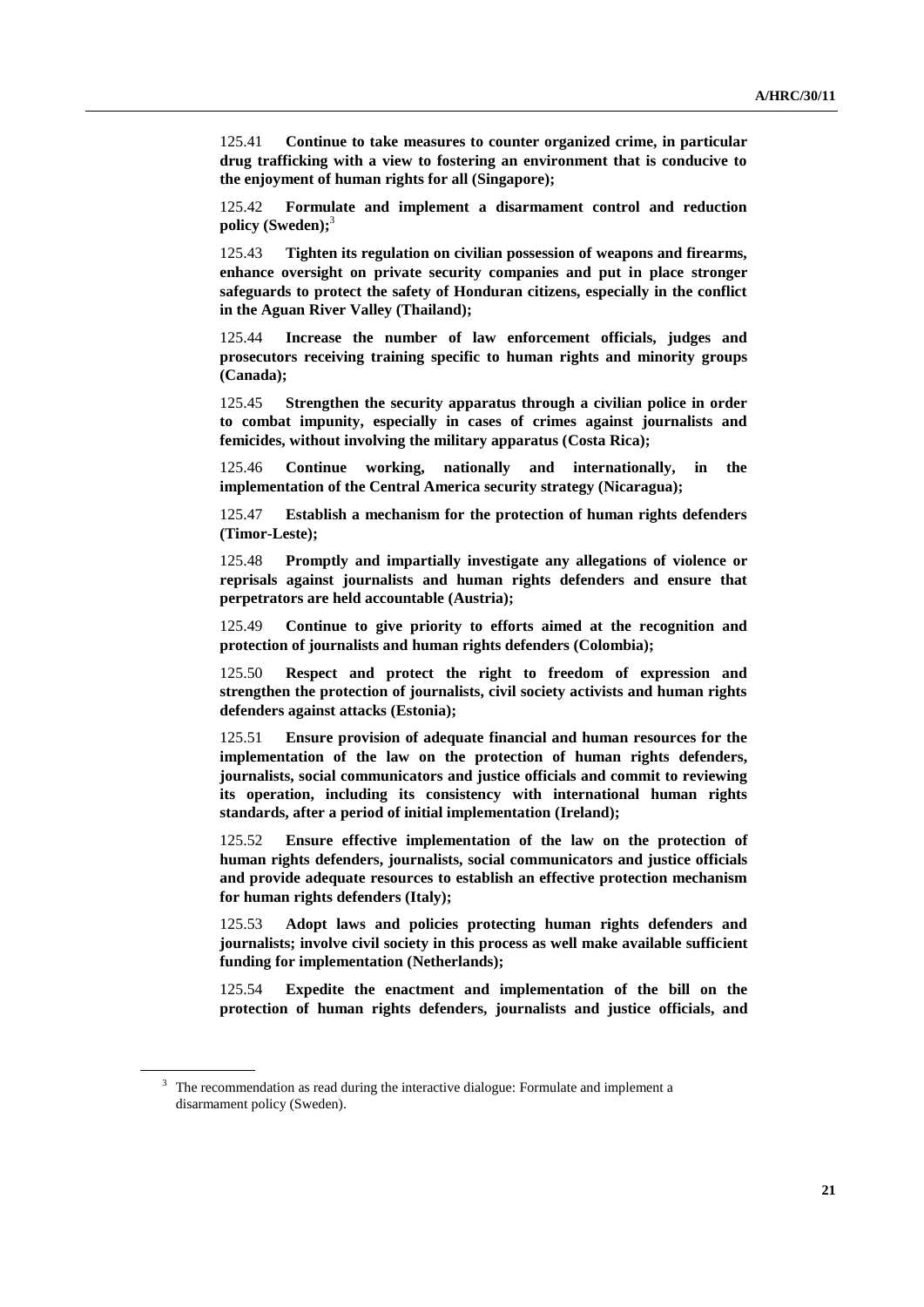**provide adequate resources to establish an effective protection mechanism (Sierra Leone);**

125.55 **Ensure prompt investigations into attacks and threats against human rights defenders, indigenous people, and journalists as well as to ensure that they can carry out their activities without fear of reprisals (Slovenia);**

125.56 **Continue the proceedings relating to human rights defenders, journalists, social communicators and justice officials for their full and effective protection, enabling them to perform their functions with all guarantees (Spain);**

125.57 **Guarantee that all human rights defenders in Honduras are able to carry out their legitimate human rights activities according to the Declaration on Human Rights Defenders (Sweden);**

125.58 **Bring to a conclusion the legislative process and proceed to implement the bill on the protection of human rights defenders, journalists, those working in the media, and justice officials (Uruguay);**

125.59 **Guarantee the effective implementation of the bill on the protection of human rights defenders, journalists, social communicators and justice officials, including appropriate financing (Brazil);**

125.60 **Pursue the legislative work initiated in 2014 to protect journalists, human rights defenders and some members of the judiciary in the fight against crime (France); consider approving the draft bill for the protection of human rights defenders, journalists, social communicators and justice officials (Paraguay); continue ongoing efforts aimed at the adoption of the law for the protection of human rights defenders, journalists, social communicators and justice officials (Peru);**

125.61 **Create and further implement social policies focused on providing better education, increasing the enrolment of students and reducing the number of school dropouts (Holy See);**

125.62 **Make every effort to respect the dignity of human life, especially of women and children who are most vulnerable to gross abuses (Holy See);**

125.63 **Continue strengthening its social assistance programmes, in favour of the most vulnerable in the country (Venezuela (Bolivarian Republic of));**

125.64 **Adopt institutional measures to improve the quality of live, ensuring that minors and adolescents remain permanently in the country, and preventing their unaccompanied migration. In the repatriation processes, ensure that the principle of the best interest of the child is respected and promote their effective social reintegration (Mexico);**

125.65 **Continue to promote and protect the enjoyment of fundamental freedoms and rights of its citizens in the areas of education, health, rights of women and children, and persons with disabilities (Nigeria);**

125.66 **Continue further work on the protection of vulnerable groups of the population, such as women, children and youth (Russian Federation);**

125.67 **Strengthen the system for the protection of persons at risk, notably women and children (Angola);**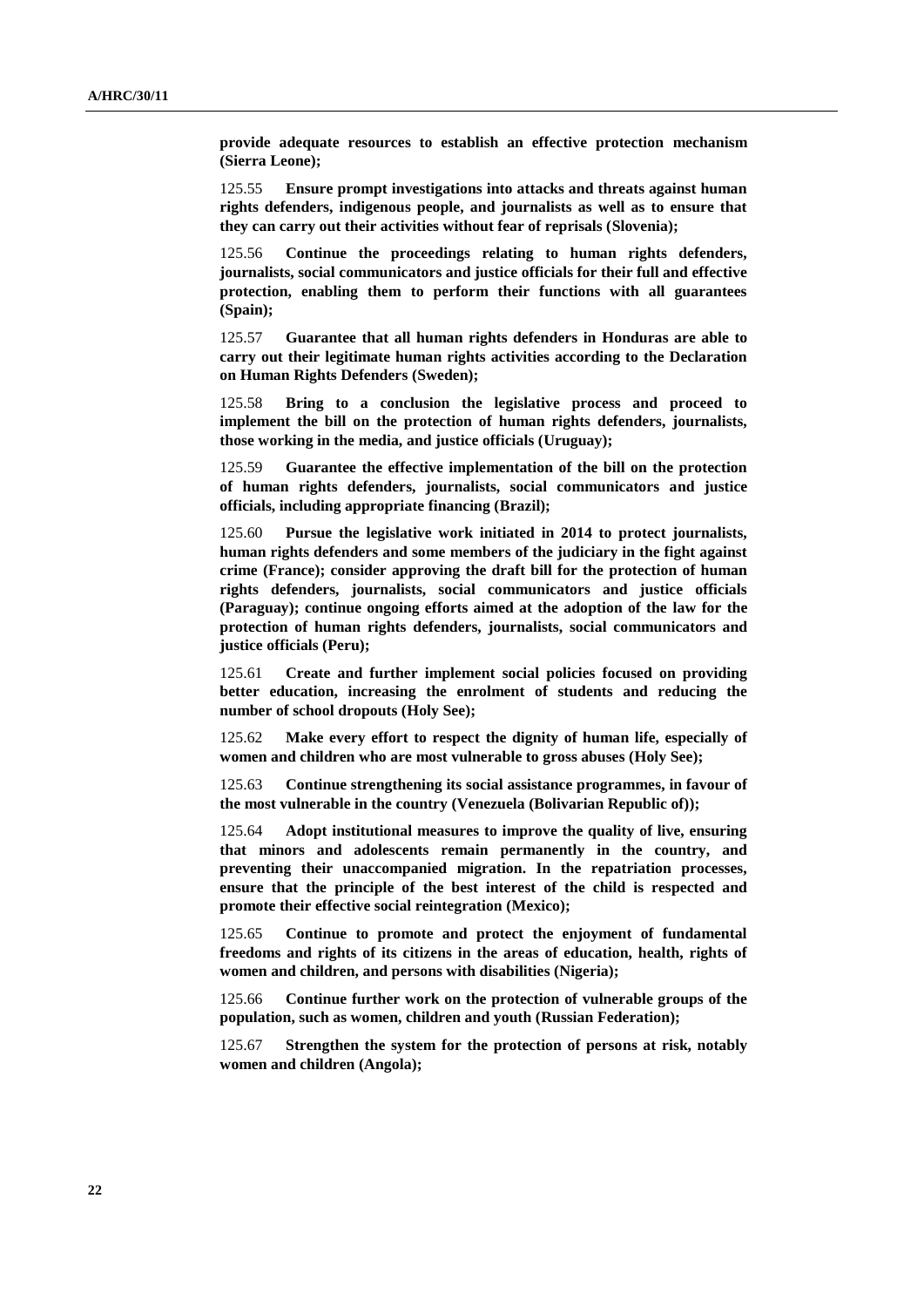125.68 **Continue to focus on developing its economy, increasing employment, strengthening poverty eradication and raising the standard of living of its people (China);**

125.69 **Strengthen actions aimed at implementing social inclusion and development policies to reduce levels of inequality and poverty (Ecuador);**

125.70 **Design a comprehensive strategy with a gender and human rights perspective to assist the population that are living in situations of poverty and extreme poverty (Mexico);**

125.71 **Implement measures to reduce poverty and instances of social exclusion among indigenous people and Afro-Honduran communities (Trinidad and Tobago);**

125.72 **Continue to prioritize efforts to improve the health of its people, including through the enactment of water and sanitation services (Singapore);**

125.73 **Continue implementing the policy of free, public, compulsory education, redefining the length and cycles, including by allocating sufficient budget and resources (Indonesia);**

125.74 **Continue reforms initiated in education (Qatar);**

125.75 **Continue implementing concrete actions for the enforcement of the Fundamental Law on Education (Cuba);**

125.76 **Continue ongoing efforts aimed at enhancing the participation and consultations of indigenous peoples on public policies that affect them, fully implementing the United Nations Declaration on the Rights of Indigenous Peoples and the ILO Convention No. 169 concerning Indigenous and Tribal Peoples in Independent Countries (Peru);**

125.77 **Take the necessary measures to guarantee the human rights of migrant woman and children, including single mothers and unaccompanied children (Paraguay);**

125.78 **Consider entering into bilateral and multilateral cooperation agreements with concerned States to address the protection needs of unaccompanied migrant children from Honduras, including their repatriation and reintegration (Philippines);**

125.79 **Adopt measures in order to appropriately receive children and adolescents deported from another country (Poland);**

125.80 **Continue implementing measures to comprehensively address the phenomenon of unaccompanied migrant children (Cuba);**

125.81 **Pursue efforts initiated to limit the flow of migration, especially of unaccompanied children, and continue implementing the legislative framework to achieve a quality education for children (France).**

126. **The following recommendations will be examined by Honduras, which will provide responses in due time, but no later than the thirtieth session of the Human Rights Council in September 2015:**

126.1 **Ratify the Optional Protocol to the International Covenant on Economic, Social and Cultural Rights (Madagascar; Montenegro; Costa Rica; the International Covenant on Economic, Social and Cultural Rights (Portugal); consider the ratification or adhesion to the Optional Protocol to the International Covenant on Economic, Social and Cultural Rights (Peru);**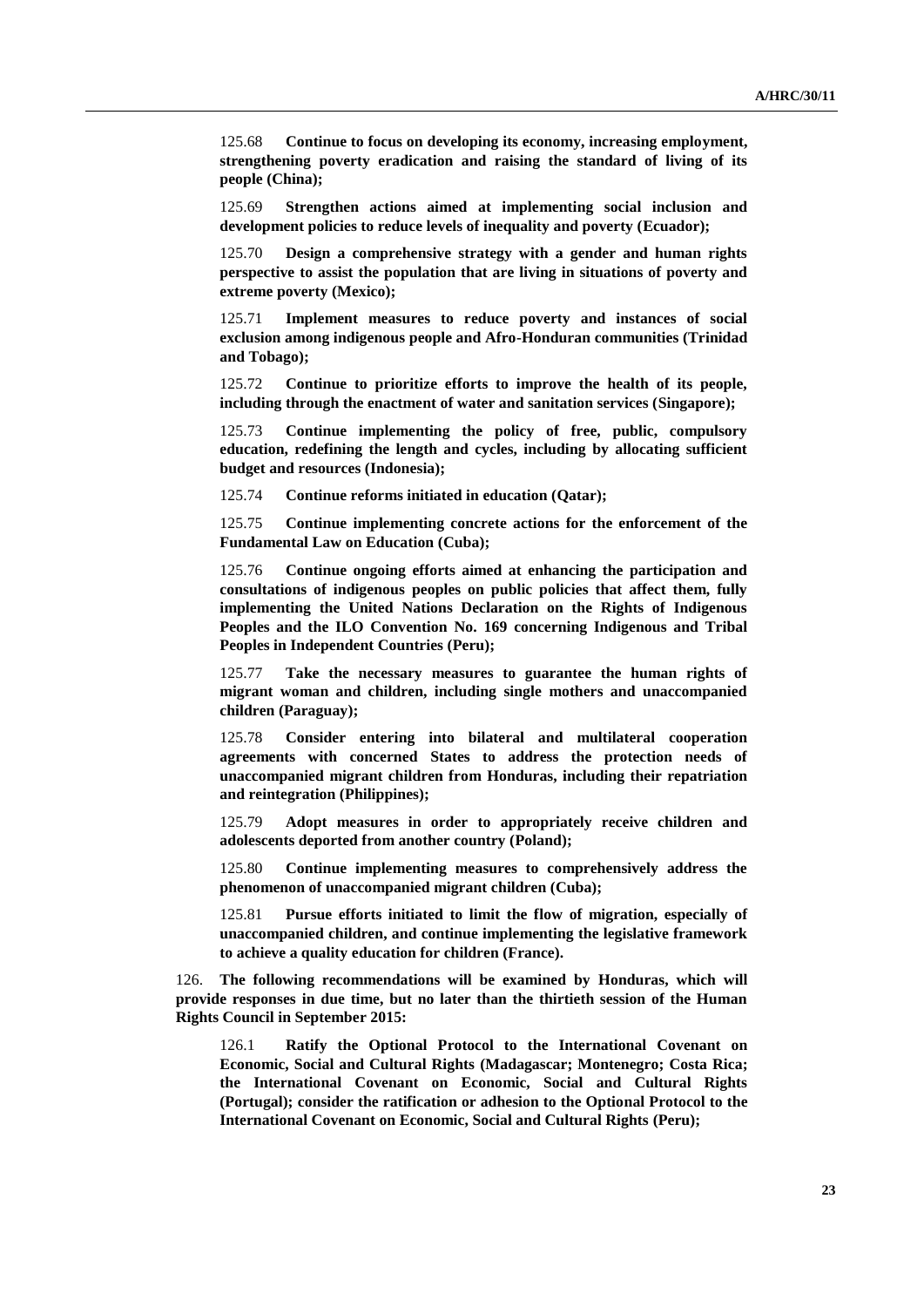126.2 **Consider the ratification or adhesion to the Optional Protocol to the Convention on the Rights of the Child on a communications procedure (Peru)** 4 **; ratify the Optional Protocol to the Convention on the Rights of the Child on a communications procedure (Portugal);**

126.3 **Ratify the Optional Protocol to the Convention on the Elimination of All Forms of Discrimination against Women (Costa Rica) (Portugal) (Slovenia) (Sweden) (Timor-Leste) (Austria) (Canada); consider the ratification or adhesion to the Optional Protocol to the Convention on the Elimination of All Forms of Discrimination against Women (Peru); consider positively the ratification of the Optional Protocol to the Convention on the Elimination of All Forms of Discrimination against Women (Mexico); ratify the Optional Protocol to the Convention on the Elimination of All Forms of Discrimination against Women, as previously recommended (Spain); sign and ratify the Optional Protocol to the Convention on the Elimination of All Forms of Discrimination against Women (Turkey); consider ratifying the Optional Protocol to the Convention on the Elimination of All Forms of Discrimination against Women (Uruguay); pursue the ratification of the Optional Protocol to the Convention on the Elimination of All Forms of Discrimination against Women (Chile);**

126.4 **Sign and ratify the Optional Protocol to the Convention on the Elimination of All Forms of Discrimination against Women, establishing a communication mechanism in order to strengthen the tools in the fight against violence and discrimination against women (France); take additional steps to guarantee equal access for women to appropriate health services, especially sexual and reproductive health services, and ratify the Optional Protocol to the Convention on the Elimination of All Forms of Discrimination against Women (Germany);**

126.5 **Ratify the Arms Trade Treaty thereby providing the potential for reducing the proliferation of small arms and light weapons, the illegal drug trade and high levels of violence (Trinidad and Tobago);**

126.6 **Ratify ILO Convention No. 189 (Madagascar); step up its efforts towards the ratification of other international human rights conventions, including ILO Convention No. 189 (Philippines);**

126.7 **Align the Criminal Code with the International Code of Medical Ethics and that Honduras considers to legalize abortion in case of rape or incest (Norway);**

126.8 **Adopt a law on gender identity allowing legal recognition in the national register of persons in accordance with their sexual orientation and image of the persons concerned (Madagascar);**

126.9 **Ensure that the Gender Identity Law that is currently before Congress is adopted and implemented (Denmark);**

126.10 **Amend legislation to decriminalize defamation, slander and libel and convert them into matters regulated by civil law rights standards set by the United Nations and the Inter-American Commission on Human Rights** 

<sup>&</sup>lt;sup>4</sup> The recommendation as read during the interactive dialogue: Consider the ratification or adhesion to the Optional Protocol to the International Covenant on Economic, Social and Cultural Rights; the Optional Protocol to the Convention on the Elimination of All Forms of Discrimination against Women and the Optional Protocol to the Convention on the Rights of the Child (Peru).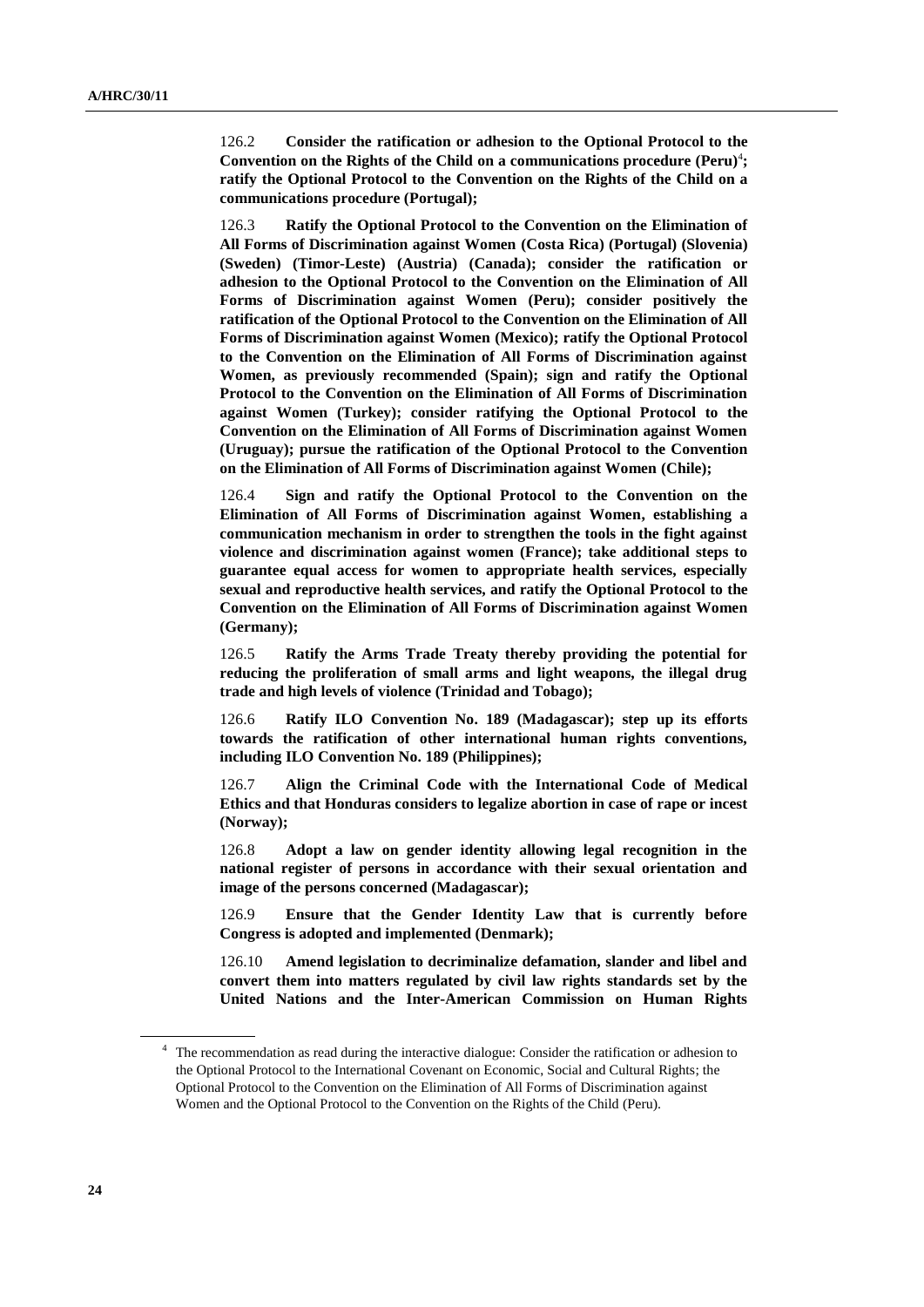**observations and recommendations (United Kingdom of Great Britain and Northern Ireland);**

126.11 **Comply with the recommendations of the Inter-American Commission on Human Rights and the Truth and Reconciliation Commission to ensure that security strategies promote prevention and are implemented by properly organized and trained civil police forces and not military forces (Norway);**

125.12 **Uphold its commitment to introduce a comprehensive police reform plan and pass the new organic police law by June 2015, and share a benchmarked time-bound plan to remove the military from civilian police duties (United States of America).**

127. **All conclusions and recommendations contained in the present report reflect the position of the submitting State and the State under review. They should not be construed as endorsed by the Working Group as a whole.**